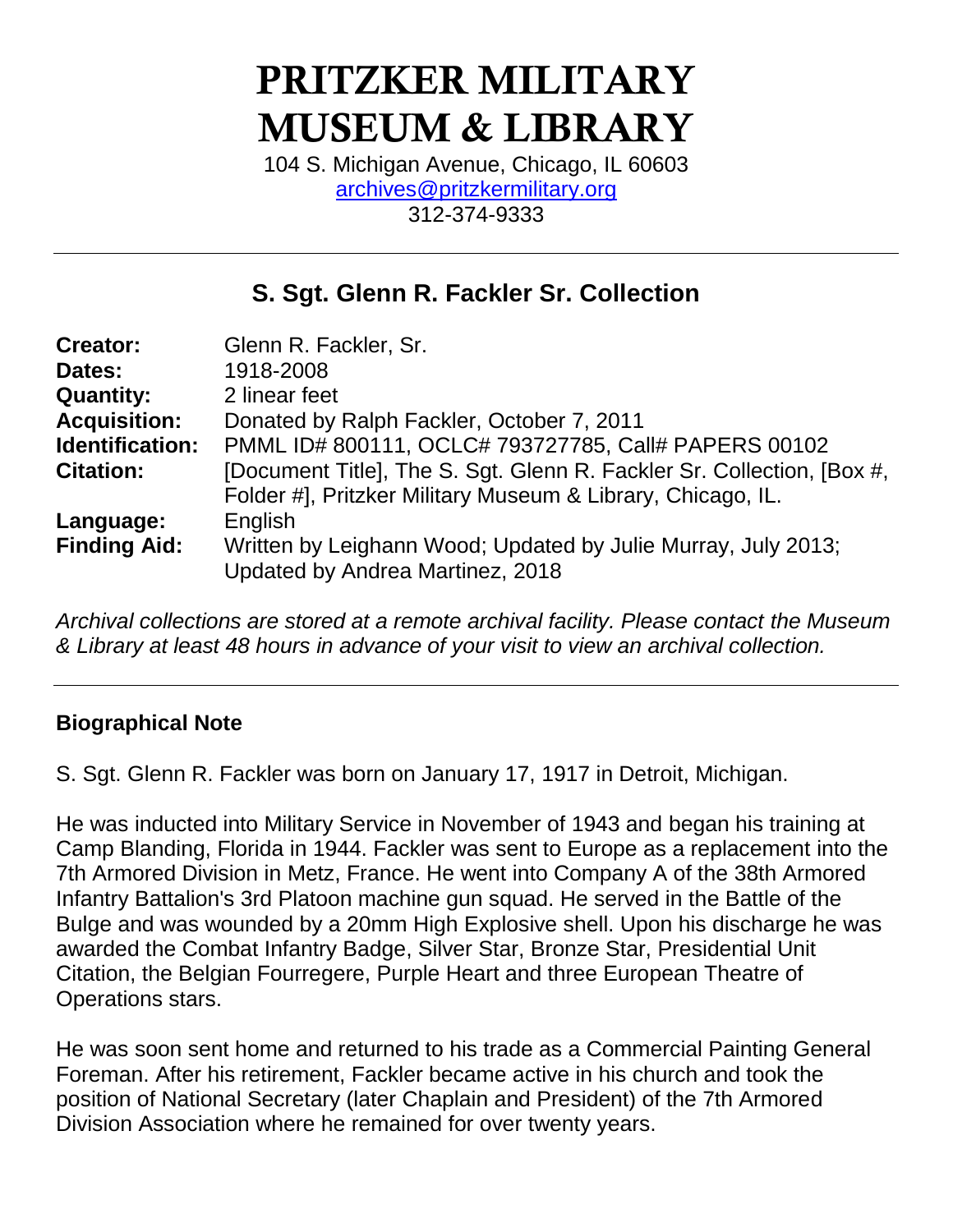On August 21, 2009 at the age of 92, S. Sgt. Glenn R. Fackler Sr. died in Punta Gorda, Florida.

## **Scope and Content of the Collection**

## **Arrangement**

The collection arrived in no particular order. PMML staff has arranged its papers, documents, photographs and objects into ten series. These series are:

## **Series One: S. Sgt. Glenn R. Fackler, Sr.**

This series contains papers related to S. Sgt. Fackler's military service in WWII with the 7th Armored Division "Lucky Seventh", his personal life, photos, newspaper articles, military papers related to George D. Bell (1918), military papers related to Ralph E. McCubbin (friend of the Facklers), and Roger Koops's booklet on the 104th Infantry Division "Timberwolves" (friend of Glenn Fackler).

## **Series Two: M. Sgt. Llewellyn M. Chilson (first cousin of Glenn Fackler)**

This series contains papers, newsletters, newspaper articles, copies of photographs, citations for medals, correspondence with military/Whitehouse officials concerning the request of the Congressional Medal of Honor (pursued by Mary Chilson (wife), children and Glenn Fackler) and newspaper article about Matt Urban and Audie Murphy (most decorated WWII vets and Medal of Honor recipients).

#### **Series Three: WWII Arts and Culture**

This series contains playbills, poems, reenactment programs and comics relating to and from WWII.

#### **Series Four: U.S. Presidents of WWII**

This series contains souvenirs from the Franklin D. Roosevelt's Little Whitehouse and Museum and the Dwight D. Eisenhower Library in Kansas.

#### **Series Five: Commemorative Magazines**

This series contains magazines of the 50th Anniversary of WWII and Fort Knox.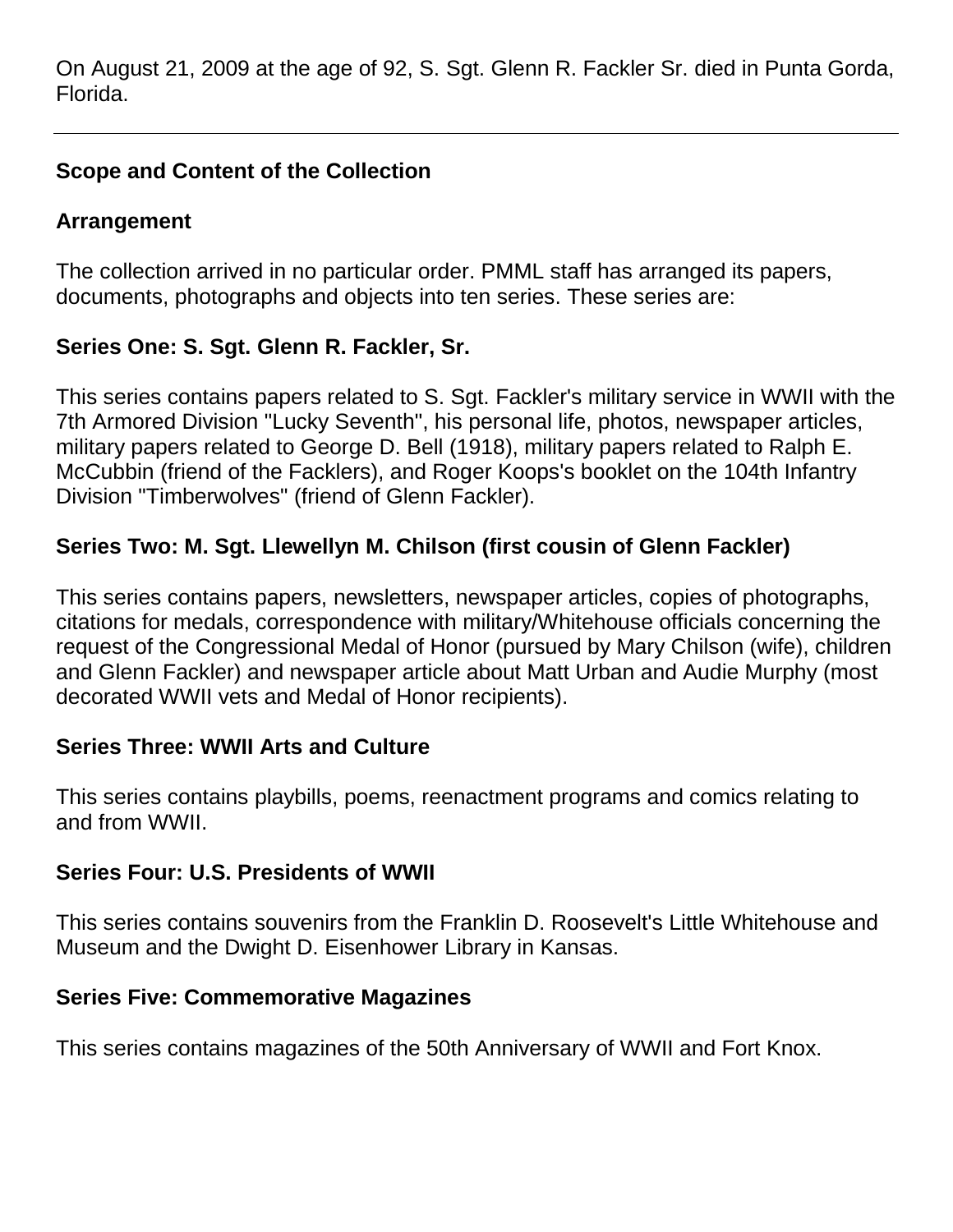#### **Series Six: Photographs**

This series contains photographs from both during WWII and after.

## **Series Seven: 7th Armored Division "Lucky Seventh"**

This series contains papers on the history of the 7th Armored Division, After Action Reports, papers relating to Cpt. John E. Irland and Vincent Lodato (both 7th AD), and European Cemetery Registration of the 7th AD.

## **Series Eight: 38th Armored Infantry Battalion/7th Armored Division**

This series contains papers obtained by Wesley Johnston (son of Walter G. Johnston, Jr. AT/B/38 AIB) and sent to Glenn Fackler about the 7th AD Unit History, records from Ft. Benning, GA, Operation Instructions, Staff Journals, Morning Reports, After Action Reports, Combat Interviews, and death records of men from the 38th/AT/B.

#### **Series Nine: US Army Armor School/Battle of St. Vith**

This series contains papers on the Battle of St. Vith.

#### **Series Ten: Cemeteries and Memorials**

This series contains papers, booklets, correspondence, and photos of European cemeteries and memorials.

#### **Rights**

Copyrights held by Ralph Fackler were transferred to the Pritzker Military Museum & Library. All other rights are held by the author or publisher. Users assume responsibility for following copyright laws as established by US Code Title 17.

#### **Separations**

| <b>Item Number</b> Description |                                                                      | <b>Date</b> | Location |
|--------------------------------|----------------------------------------------------------------------|-------------|----------|
| 800111351                      | German Standard Iron Cross of Honor<br>Medal with ribbons, 1914-1918 |             |          |
| 800111352                      | 8 Large US Army, Class "A", Brass Eagle<br>dress coat buttons        |             |          |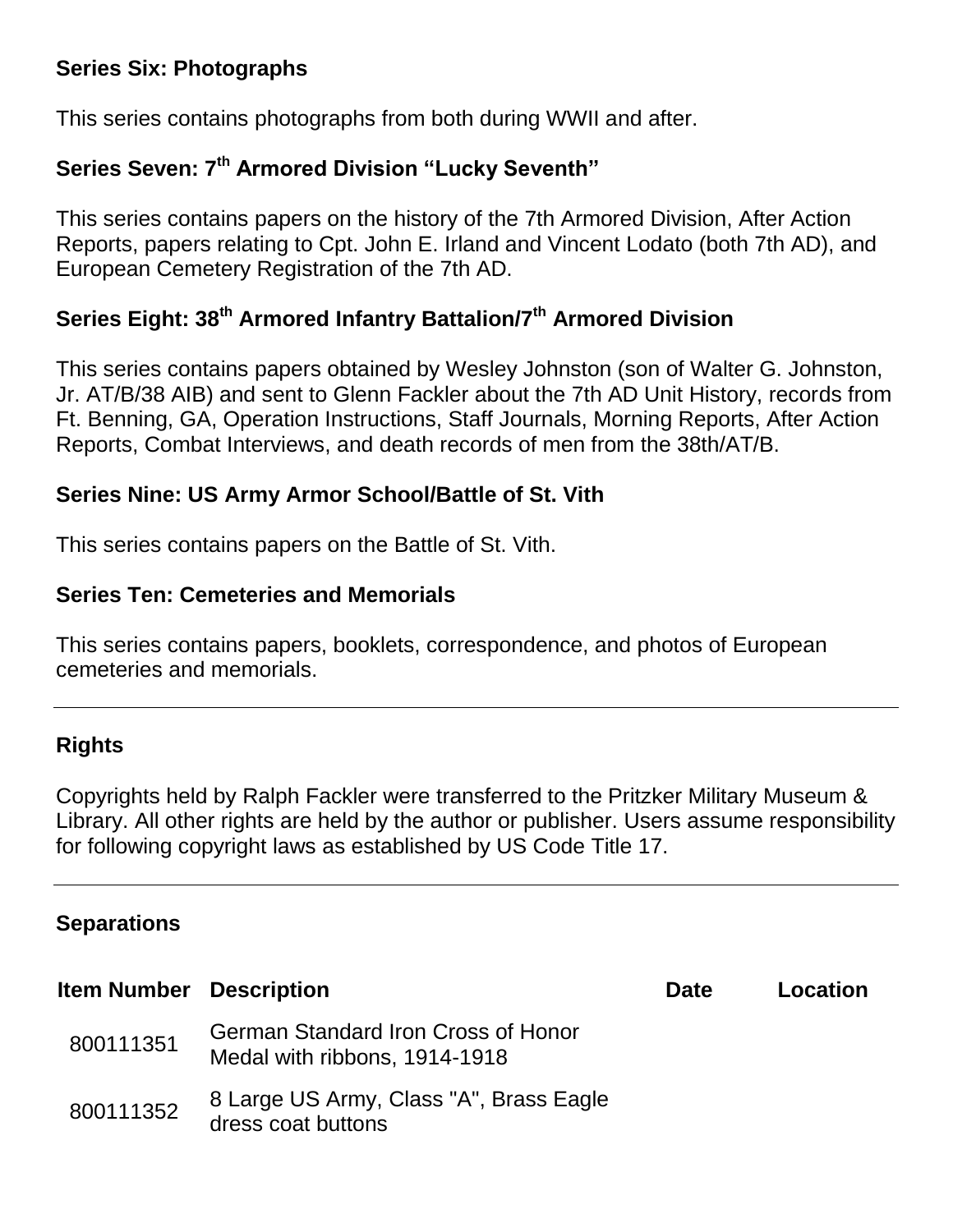| 800111353 | 15 small US Army, Class "A", Brass Eagle<br>dress coat buttons                                                      |
|-----------|---------------------------------------------------------------------------------------------------------------------|
| 800111354 | small ruptured duck pin                                                                                             |
| 800111355 | red, gold, black ribbon                                                                                             |
| 800111356 | unknown branch/rank insignia patch                                                                                  |
| 800111357 | Poster: 7th Armored Division "Lucky"<br>Seventh"                                                                    |
| 800111358 | Poster: 7th Armored Division "Lucky<br>Seventh"                                                                     |
| 800111359 | Poster: Heraldry of the 7th Armored<br>Division                                                                     |
| 800111360 | Poster: Heraldry of the 7th Armored<br>Division                                                                     |
| 800111361 | Poster: 50th Anniversary of D-Day, 1994                                                                             |
| 800111362 | Poster: 7th Armored Division "The Box<br>Score" reproduction                                                        |
| 800111363 | Poster: 7th Armored Division "The Box<br>Score"                                                                     |
| 800111364 | Calendar: WWII Commemorative ARMY<br>Calendar, 1992                                                                 |
| 800111365 | Calendar: WWII 1996                                                                                                 |
| 800111366 | Calendar: Gardens of Peace, 2002                                                                                    |
| 800111367 | Newspaper: "48th Armored Infantry<br>Regiment" The Outpost, June 10, 1942                                           |
| 800111368 | Newspaper article: "7th Tankmen Claim<br>Fastest Sweep of War" Reprinted from The<br>Stars and Stripes, Nov 6, 1944 |
| 800111369 | Newspaper: "Why this Dead Hero Should<br>Get the Medal of Honor" Parade, Detroit<br>Free Press, March 25, 1979      |
| 800111370 | Newspaper: "WWII Vet will rejoin Romans<br>on anniversary" The Oakland Press, May                                   |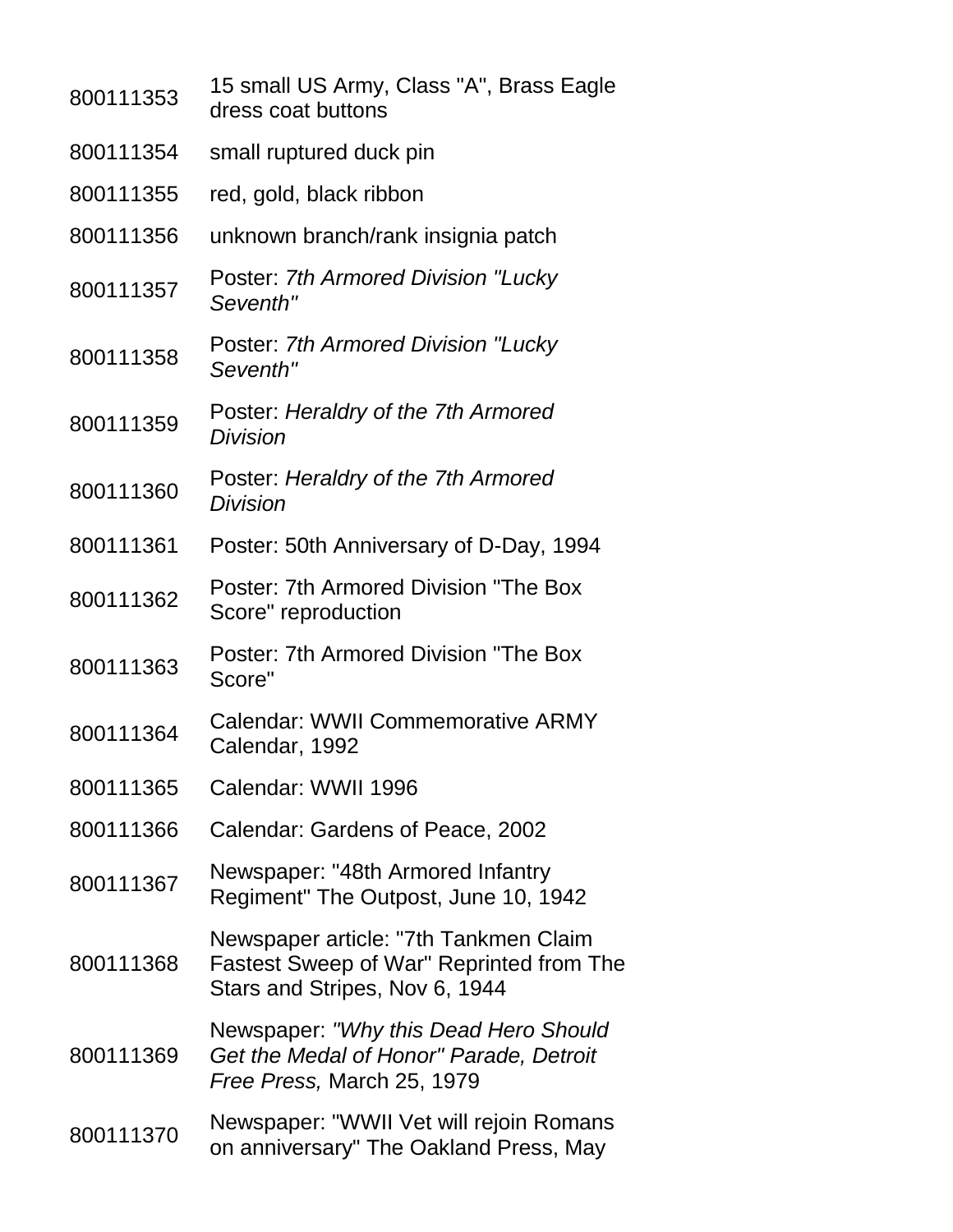| 10, | 1984 |
|-----|------|
|-----|------|

| 800111371 | Newspaper: (article) "Super sleuth \$10 bill<br>helps solve a WWII puzzle" Farmington<br>Observer, January 1986 |
|-----------|-----------------------------------------------------------------------------------------------------------------|
| 800111372 | Newspaper: The Turret, Fort Knox: The<br>Hoe of Armor and Calvary, July 5, 1990                                 |
| 800111373 | Newspaper: The Stars and Stripes,<br>December 1991                                                              |
| 800111374 | Newspaper: The Stars and Stripes,<br>October 1993                                                               |
| 800111375 | Newspaper: The Stars and Stripes,<br>October 1993                                                               |
| 800111376 | Newspaper: The Stars and Stripes,<br>December 1993                                                              |
| 800111377 | Newspaper: Remembering World War II,<br>Daily Mountain Eagle, September 1995                                    |
| 800111378 | Newspaper: The Stars and Stripes, July<br>1998                                                                  |
| 800111379 | Laminate-newspaper article: Charlotte<br>Sun, January 2002                                                      |
| 800111380 | Laminate-poster: The Armour of God                                                                              |
| 800111381 | Map: National Geographic Institute, "Sankt<br><b>Vith" 56-56A</b>                                               |
| 800111382 | Map: National Geographic Institute,<br>"Esneux St Vith" 116                                                     |
| 800111383 | Map: "Battle of Normandy, June-August<br>1944" 102                                                              |
| 800111384 | Maps: Eleven War Maps (reproduction of<br>booklet)                                                              |
| 800111385 | T-Shirt: Fort Polk Louisiana 50th<br>Anniversary                                                                |
| 800111386 | Flag: Fort Polk Louisiana 50th Anniversary                                                                      |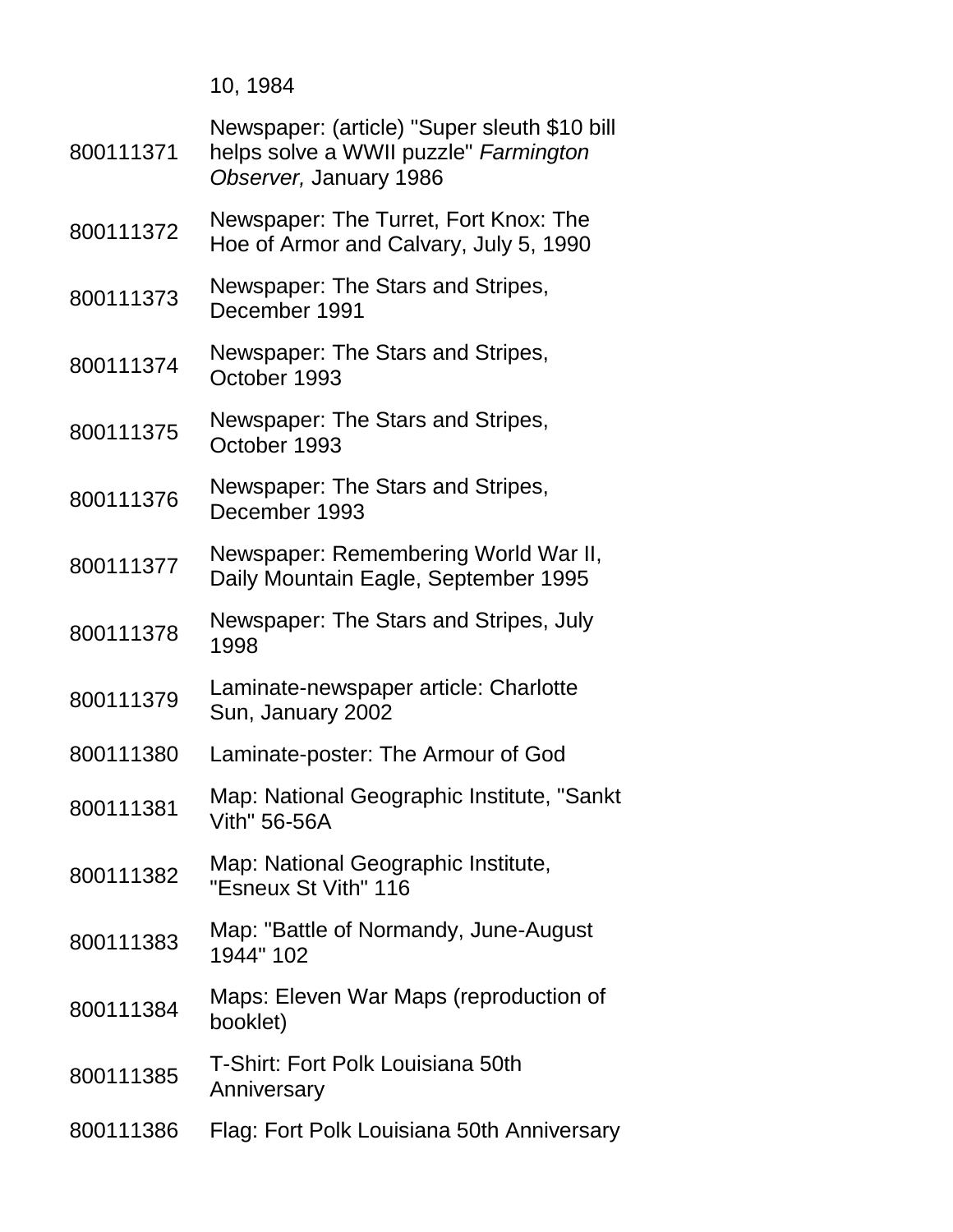| 800111387 | <b>Flag: International Military Vehicle</b><br><b>Collectors Weekend</b>                                          |
|-----------|-------------------------------------------------------------------------------------------------------------------|
| 800111388 | License Plate: 7th AD "Lucky Seventh"<br>Association                                                              |
| 800111389 | Patch: 7th AD "Lucky Seventh" Association                                                                         |
| 800111390 | CD: Tribute To Our Troops, Last Chance<br>Stampede 2004                                                           |
| 800111391 | VHS: Frank Capra's Why We Fight                                                                                   |
| 800111392 | VHS: Do You Remember: Netherlands<br><b>American Cemetery and Memorial,</b><br>Margraten                          |
| 800111393 | VHS: The Home Front 1940-1941 Volume<br>1                                                                         |
| 800111394 | VHS: The Home Front 1944-1945 Volume<br>2                                                                         |
| 800111395 | Book: Service Prayer Book                                                                                         |
| 800111396 | Book: For Victorious Living: For Men of the<br>U.S. Army, Navy and Marine Corps                                   |
| 800111397 | Book: Strength For Service to God and<br>Country                                                                  |
| 800111398 | Book: Strength For Service to God and<br>Country, Daily Devotional Messages for<br>Those in the Service of Others |
| 800111399 | Trophy: 7th AD Association in Memory of<br>John F. Reeke, Jr. & John H. Belt                                      |
| 800111400 | Casette: Funeral Service for Gen.<br>Eisenhower in Washington D.C., March 31,<br>1969                             |
| 800111401 | U.S. Army Flag Kit Canvas holder-Feb<br>1918, Russell                                                             |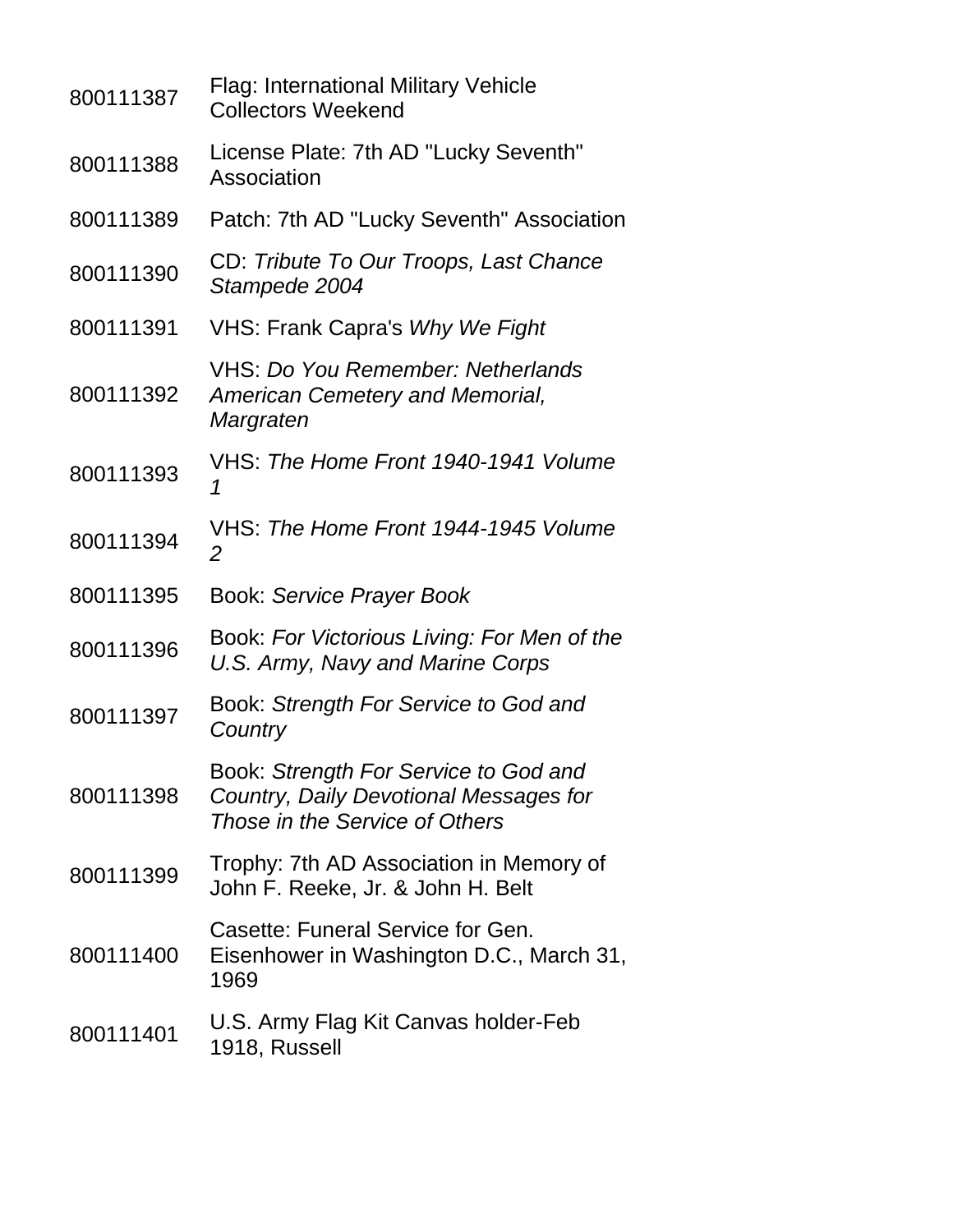| 800111159 | Black and white and sepia reproduction of<br>photo taken at Detroit, Michigan, June or<br>July 1945 at the home of Tec/Sgt.<br>Llewellyn M. Chilson and S/Sgt. Glenn R.<br>Fackler's Aunt and Uncle. Right to left:<br>Tec/Sgt. Chilson; his brother in the Navy,<br>Bill Chilson; S/Sgt. Fackler; their Aunt Mrs.<br>Nellie Potts; Frank Chilson (Llewellyn and<br>Bill's Father). (Taken from Box 1, Folder 5) | 1945 | Photographs<br>Collection |
|-----------|------------------------------------------------------------------------------------------------------------------------------------------------------------------------------------------------------------------------------------------------------------------------------------------------------------------------------------------------------------------------------------------------------------------|------|---------------------------|
| 800111160 | Henri Chapelle American Military Cemetery<br>near Liege, Belgium. Memorial Day<br>Ceremony 23 May 1998. Left to right-1st<br>person Patrick Hubai, Superintendent of<br>Cemetery; 2nd person James Begg,<br><b>President of American Overseas Veterans</b><br>Association of Belgium; 4th person Alan<br>Blinken American Ambassador to Belgium;<br>6th person Lt. Gen. Byron US Marine<br>Corps                 | 1998 | Photographs<br>Collection |
| 800111161 | Henri Chapelle American Military Cemetery<br>near Liege, Belgium. Memorial Day<br>Ceremony 23 May 1998. Bill Sheridan with<br>two US Marines. (Taken from Box 2,<br>Folder 20)                                                                                                                                                                                                                                   | 1998 | Photographs<br>Collection |
| 800111162 | Cemetery at Chateau Thierry, France 31<br>May 1998. Wreath placed in memory of the<br>troops of the Lucky Seventh. (Taken from<br>Box 2, Folder 20)                                                                                                                                                                                                                                                              | 1998 | Photographs<br>Collection |
| 800111163 | Cemetery at Chateau Thierry, France 31<br>May 1998. Wreath placed in memory of the<br>troops of the Lucky Seventh. (Taken from<br>Box 2, Folder 20)                                                                                                                                                                                                                                                              | 1998 | Photographs<br>Collection |
| 800111164 | Cemetery at Chateau Thierry, France 31<br>May 1998. Photo of the second ribbon with<br>words "WWII Aug 27, 1944." (Taken from<br>Box 2, Folder 20)                                                                                                                                                                                                                                                               | 1998 | Photographs<br>Collection |
| 800111165 | two photographs of 7th Annual Induction<br>Ceremony, Veteran's Plaza-Ohio State,<br>May 5, 2006, Ohio Military Hall of Fame<br>(left to right: James Hooten, Marilyn                                                                                                                                                                                                                                             | 2006 | Photographs<br>Collection |
|           |                                                                                                                                                                                                                                                                                                                                                                                                                  |      |                           |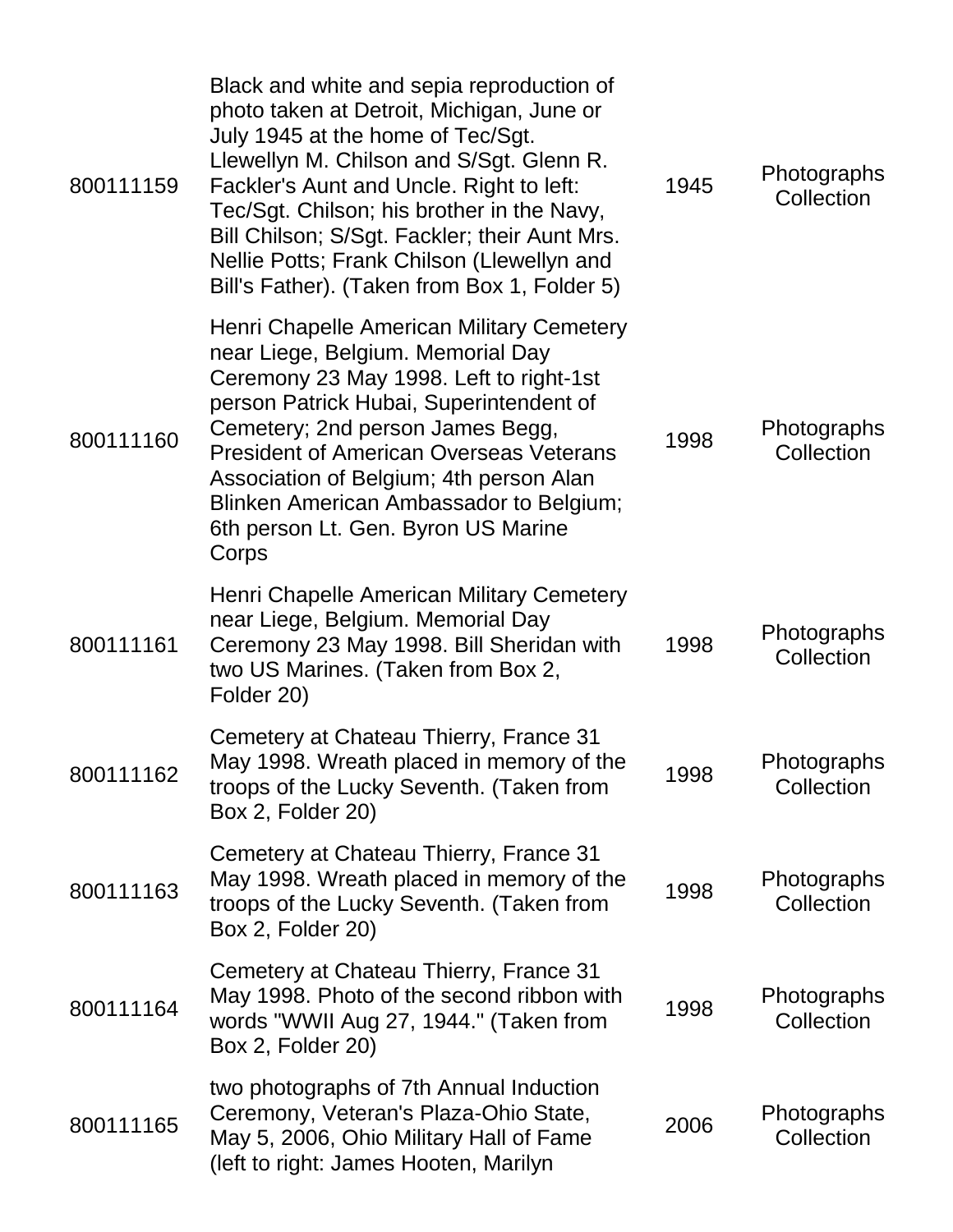|           | Chilson, Roberta (Chilson) Armstrong,<br><b>Glenn Fackler</b>                                                                                                                                                                                |      |                           |
|-----------|----------------------------------------------------------------------------------------------------------------------------------------------------------------------------------------------------------------------------------------------|------|---------------------------|
| 800111166 | photograph in Fere en Tardenois, France<br>of William J. Sheridan with soldiers of the<br>US 1st Armored Division, May 30, 1999.<br>(taken from Box 2, Folder 19)                                                                            | 1999 | Photographs<br>Collection |
| 800111167 | two photographs with caption-Two<br>members of the French-American Ancient<br><b>Combatants Association, 55th Anniversary</b><br>Commemorative Liberation Ceremony,<br>Rambouillet, France, August 19, 1999<br>(taken from Box 2, Folder 20) | 1999 | Photographs<br>Collection |
| 800111168 | scanned copy of Glenn Fackler's cousin<br>Llewellyn Chilson's bust at Washington<br>State Soldiers Home at Orting, Wash<br>(taken from Box 1, Folder 5)                                                                                      | n.d. | Photographs<br>Collection |
| 800111169 | Photograph of Col. Daniel S. Stevenson<br>presents Commendation Medal to M/Sgt.<br>Llewellyn M. Chilson, 30 June 64 (taken<br>from Box 1, Folder 5)                                                                                          | 1964 | Photographs<br>Collection |
| 800111170 | photograph "The Biggest Award of All" 12<br>Dec 1946 (taken from Box 1, Folder 5)                                                                                                                                                            | 1946 | Photographs<br>Collection |
| 800111171 | photograph "T/Sgt. Llewellyn M. Chilson"<br>Loudonville, OH, 27 Apr 1947 (Taken from<br>Box 1, Folder 5)                                                                                                                                     | 1947 | Photographs<br>Collection |
| 800111172 | photograph of T/Sgt. Llewellyn Chilson,<br>shown at the speakers platform, 27 Apr<br>1947 (taken from Box 1, Folder 5)                                                                                                                       | 1947 | Photographs<br>Collection |
| 800111173 | photograph of Madame Elizabeth Gozzo<br>(President of the Association) at the 5th<br>Infantry Division Memorial ceremony in<br>Corny, France 12 September 1999 (taken<br>from Box 2, Folder 20)                                              | 1999 | Photographs<br>Collection |
| 800111174 | photograph of ceremony at the 5th Infantry<br>Division Memorial, Corny, France, 12<br>September 1999 (taken from Box 2, Folder<br>20)                                                                                                        | 1999 | Photographs<br>Collection |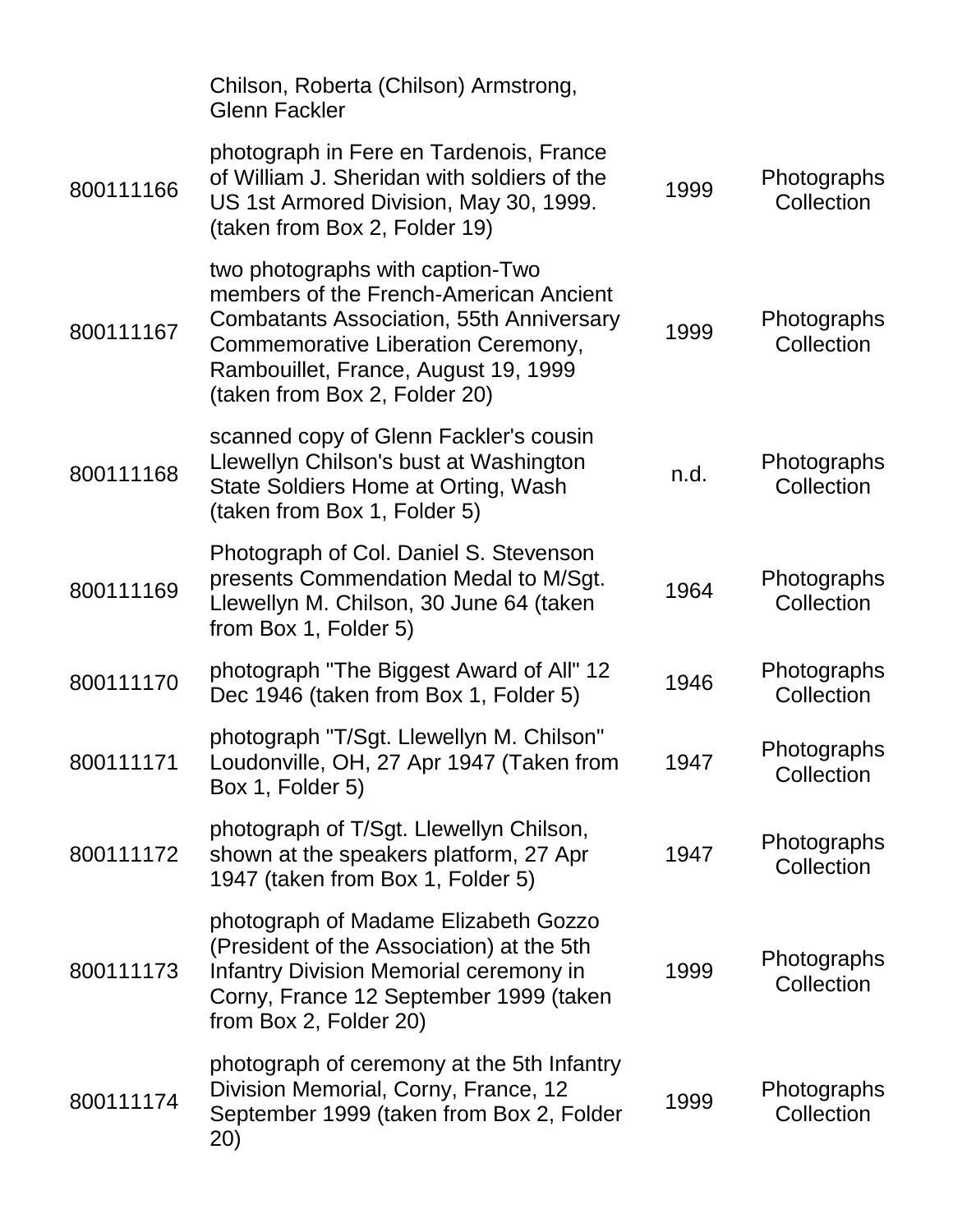| 800111175 | photograph of Col. Willoughby cutting his<br>cake                                                                                   | 1972 | Photographs<br>Collection |
|-----------|-------------------------------------------------------------------------------------------------------------------------------------|------|---------------------------|
| 800111176 | photograph of Col. Willoughby's cake                                                                                                | 1972 | Photographs<br>Collection |
| 800111177 | photograph of Col. Willoughby and his<br>secretary Ruth Hines with scrapbook                                                        | 1972 | Photographs<br>Collection |
| 800111178 | photograph of Col. Willoughby and his<br>secretary Ruth Hines with portable bar<br>caddy                                            | 1972 | Photographs<br>Collection |
| 800111179 | photograph of Col. Willoughby receiving<br>plaque from Col. Beaty                                                                   | 1972 | Photographs<br>Collection |
| 800111180 | photograph of Col. Wendall Prince<br>presenting a miniature tank to Col.<br>Willoughby                                              | 1972 | Photographs<br>Collection |
| 800111181 | photograph of Col. Willoughby and Col.<br>Beaty admiring a photo of Willoughby<br>home in Ft. Knox, KY                              | 1972 | Photographs<br>Collection |
| 800111182 | photograph of Col. Willoughby's gifts from<br>retirement party                                                                      | 1972 | Photographs<br>Collection |
| 800111183 | photograph of helicopters flying above<br>tanks                                                                                     | 1972 | Photographs<br>Collection |
| 800111184 | photograph of tank with helicopter in the<br>background                                                                             | 1972 | Photographs<br>Collection |
| 800111185 | photograph of four men in a 6-wheel<br><b>Hustler vehicle</b>                                                                       | 1972 | Photographs<br>Collection |
| 800111186 | photograph of Gen. James H. Polk (Ret)<br>President of US Armor Association at the<br>lectern                                       | 1972 | Photographs<br>Collection |
| 800111187 | photograph of left to right: unknown man<br>and MG William R. Desobry, Commanding<br>General, US Army Armor School and Fort<br>Knox | 1972 | Photographs<br>Collection |
| 800111188 | photograph of unknown man (with glasses)<br>at the lectern                                                                          | 1972 | Photographs<br>Collection |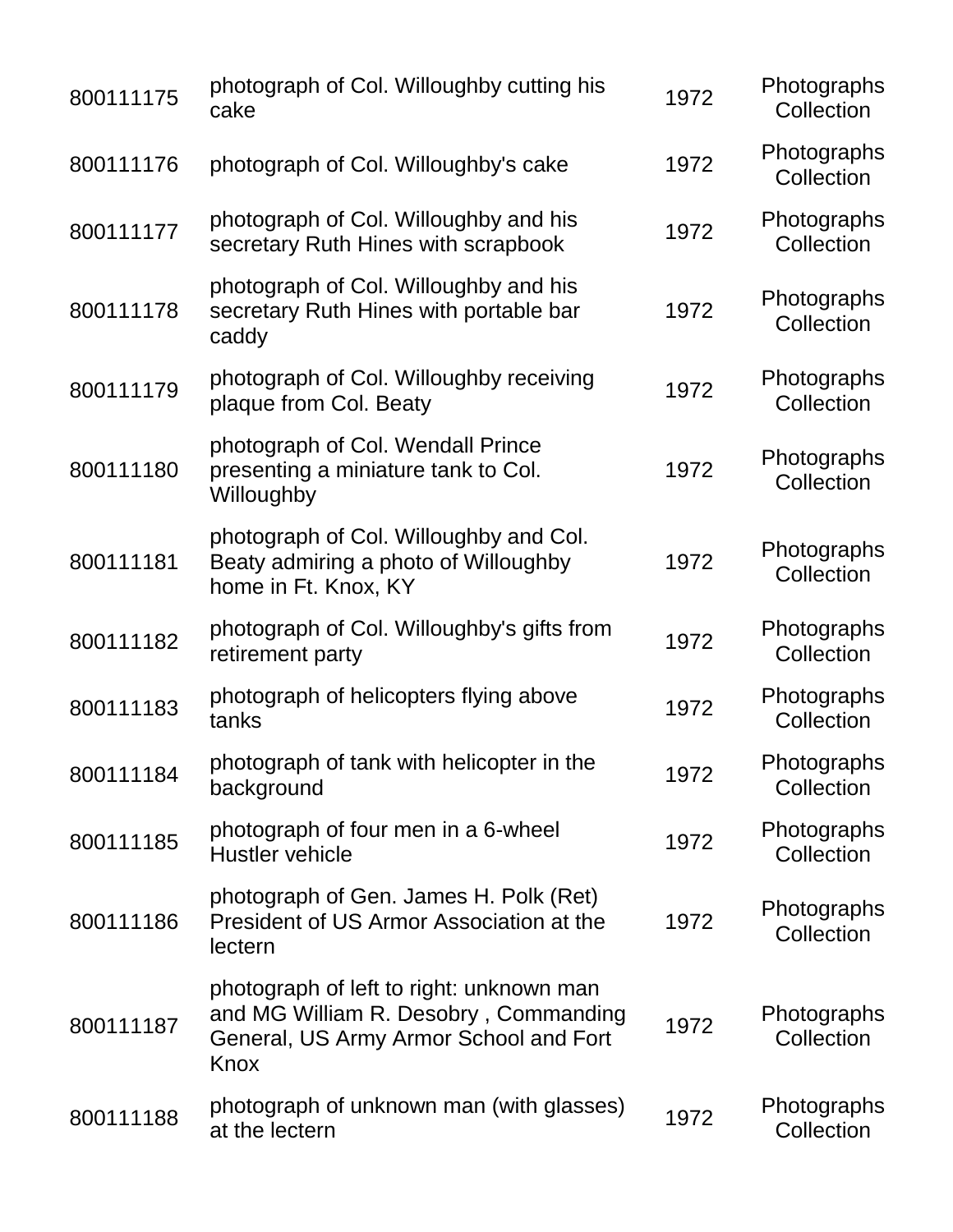| 800111189 | photograph of unknown man at the lectern                                                                                                                         | 1972 | Photographs<br>Collection |
|-----------|------------------------------------------------------------------------------------------------------------------------------------------------------------------|------|---------------------------|
| 800111190 | photograph of William R. Desobry,<br><b>Commanding General, US Armor School</b><br>and Fort Knox                                                                 | 1972 | Photographs<br>Collection |
| 800111191 | photograph of 12 unknown men                                                                                                                                     | 1972 | Photographs<br>Collection |
| 800111192 | photograph of unknown man (wearing<br>white uniform) at the lectern                                                                                              | 1972 | Photographs<br>Collection |
| 800111193 | photograph of three unknown men (two in<br>white uniforms, one in suit)                                                                                          | 1972 | Photographs<br>Collection |
| 800111194 | photograph of Starr, Orr, and Desobry                                                                                                                            | 1972 | Photographs<br>Collection |
| 800111195 | photograph of two unknown men and<br>William R. Desobry with bleachers in the<br>background                                                                      | 1972 | Photographs<br>Collection |
| 800111196 | photograph of four unknown men and<br>William R. Desobry talking                                                                                                 | 1972 | Photographs<br>Collection |
| 800111197 | photograph of Gen. James H. Polk (Ret)<br>President of US Armor Association talking<br>to unknown man                                                            | 1972 | Photographs<br>Collection |
| 800111198 | photograph of Mr. Jim Cook, President of<br>Cavalry Armor Foundation and three<br>unknown men talking                                                            | 1972 | Photographs<br>Collection |
| 800111199 | photograph of five unknown men walking<br>across lawn in front of tanks with building<br>in the background                                                       | 1972 | Photographs<br>Collection |
| 800111200 | photograph of five unknown men walking<br>across lawn in front of tanks                                                                                          | 1972 | Photographs<br>Collection |
| 800111201 | photograph of groundbreaking ceremony<br>of new Patton Museum near NCO club                                                                                      | 1972 | Photographs<br>Collection |
| 800111202 | photograph of left to right: MG William R.<br>Desobry, Commanding General, US Army<br>Armor School and Fort Knox and Mr. Jim<br>Cook, President of Cavalry Armor | 1972 | Photographs<br>Collection |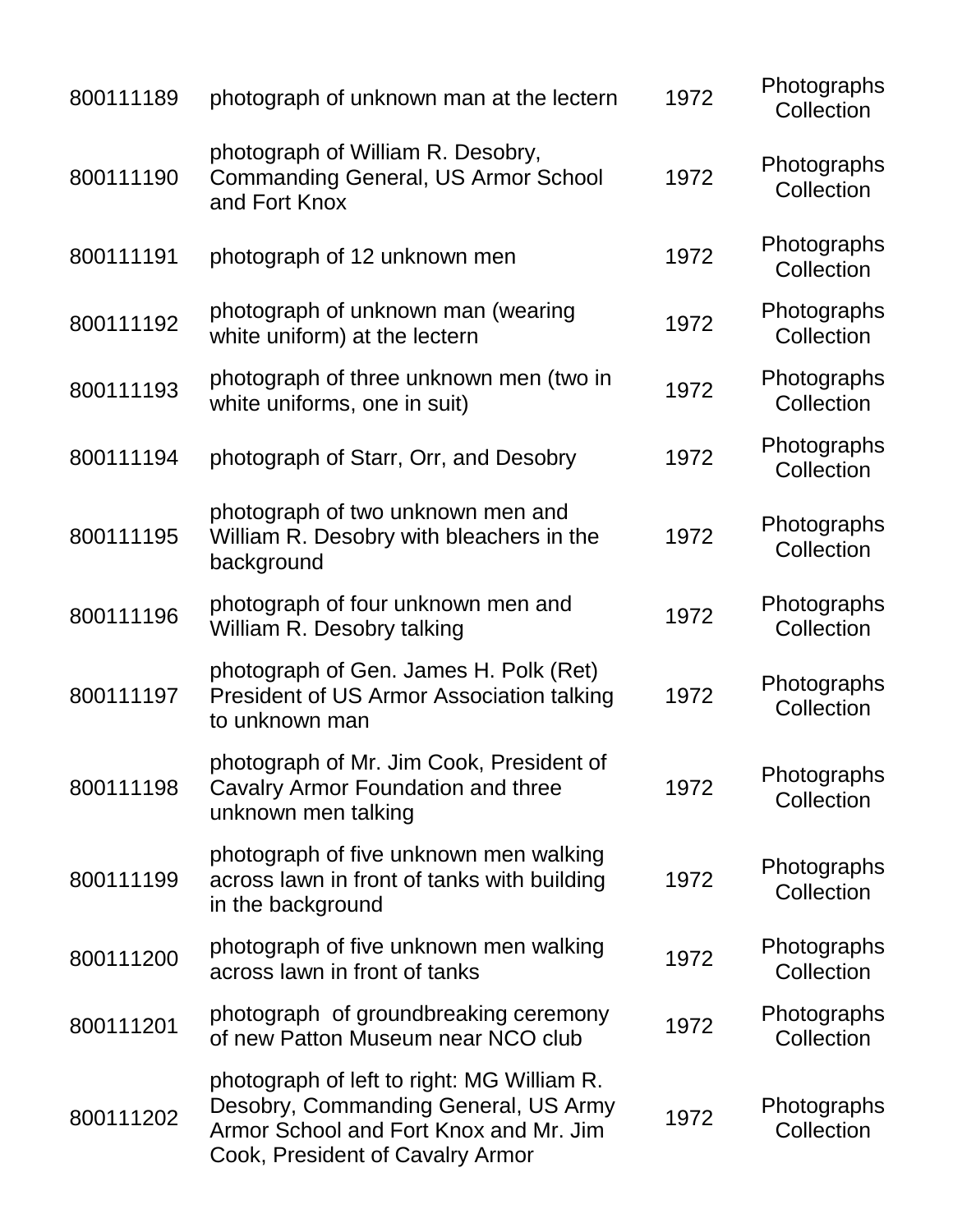Foundation

| 800111203 | photograph of Mr. Jim cook, President of<br>Cavalry Armor Foundation at the lectern                                                                                                                                                                                                        | 1972 | Photographs<br>Collection |
|-----------|--------------------------------------------------------------------------------------------------------------------------------------------------------------------------------------------------------------------------------------------------------------------------------------------|------|---------------------------|
| 800111204 | photograph of left to right: Gen. James H.<br>Polk (ret.); MG William R. Desobry,<br><b>Commanding General, US Army Armor</b><br>School and Fort Knox; and Mr. Jim Cook,<br><b>President of Cavalry Armor Foundation</b><br>holding shovel breaking ground for new<br><b>Patton Museum</b> | 1972 | Photographs<br>Collection |
| 800111205 | photograph of left to right: MG William R.<br>Desobry, Commanding General, US Army<br>Armor School and Fort Knox; Gen. James<br>H. Polk (Ret.) and Mr. Jim Cook, President<br>of Cavalry Armor Foundation breaking<br>ground for new Patton Museum, holding<br>shovel                      | 1972 | Photographs<br>Collection |
| 800111206 | photograph of MG William R. Desobry at<br>the lectern                                                                                                                                                                                                                                      | 1972 | Photographs<br>Collection |
| 800111207 | photograph of left to right: MG William R.<br>Desobry; Gen. James H. Polk (Ret.) and<br>Mr. Jim Cook (holding shovel) breaking<br>ground for new Patton Museum                                                                                                                             | 1972 | Photographs<br>Collection |
| 800111208 | photograph of left to right: Gen. James H.<br>Polk (ret.); MG William R. Desobry,<br><b>Commanding General, US Army Armor</b><br>School and Fort Knox; and Mr. Jim Cook,<br><b>President of Cavalry Armor Foundation</b><br>holding shovel breaking ground for new<br><b>Patton Museum</b> | 1972 | Photographs<br>Collection |
| 800111209 | photograph of sign "Future Site Patton<br>Museum Home of Cavalry-Armor"                                                                                                                                                                                                                    | 1972 | Photographs<br>Collection |
| 800111210 | photograph of Lt. Col. Hugh A. Disharoon,<br>medic, Camp Coxcomb, CA                                                                                                                                                                                                                       | n.d. | Photographs<br>Collection |
| 800111211 | photograph of Cpt. James A. Riley, Hqs.<br>Comdt, Camp Coxcomb, CA                                                                                                                                                                                                                         | n.d. | Photographs<br>Collection |
| 800111212 | photograph of Inspector General Section,                                                                                                                                                                                                                                                   | 1943 | Photographs               |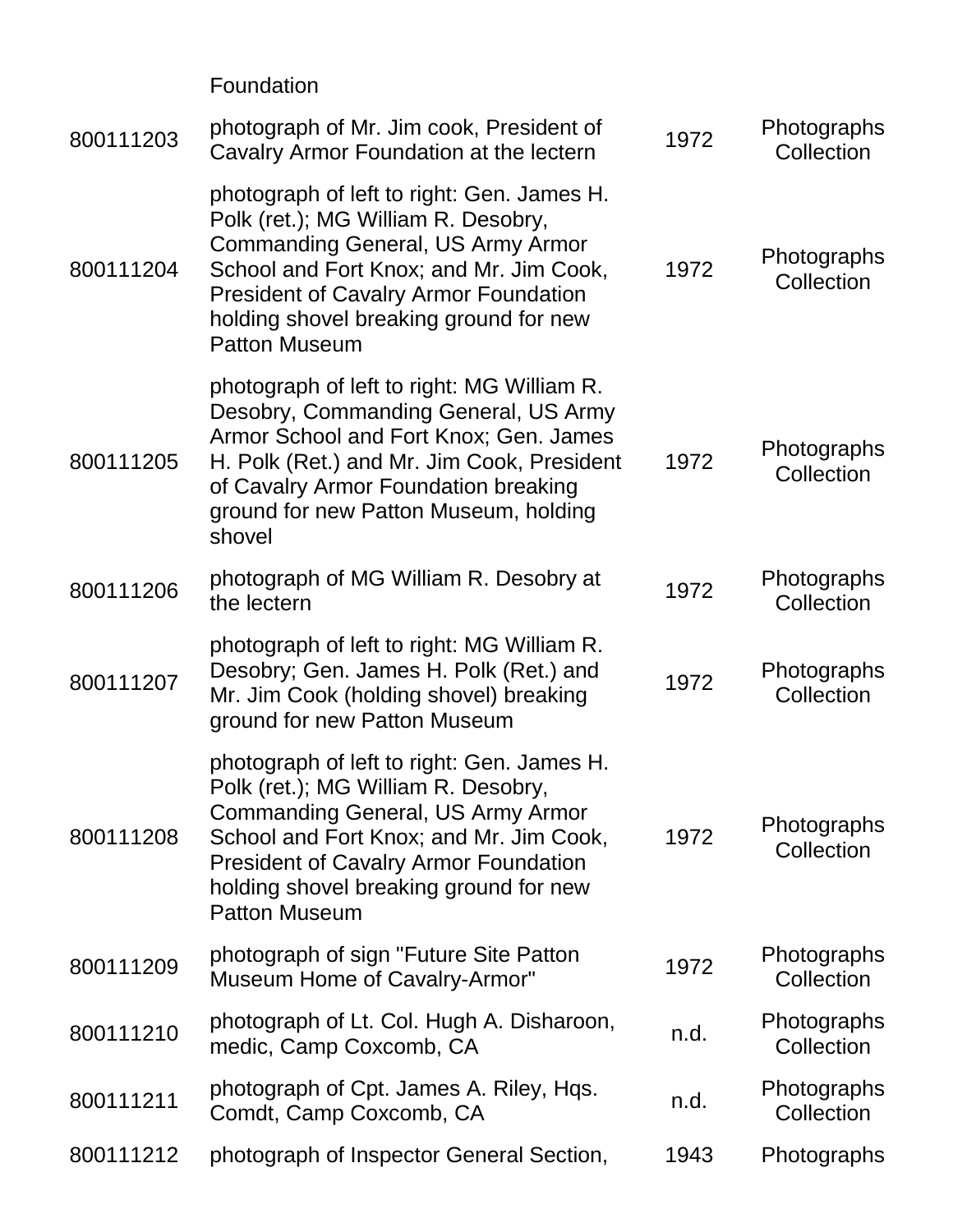|           | Camp Coxcomb, CA                                                                                                                    |      | Collection                |
|-----------|-------------------------------------------------------------------------------------------------------------------------------------|------|---------------------------|
| 800111213 | photograph of Lt. "Bozo" Lasher-Hqs.<br>North Camp Polk                                                                             | 1943 | Photographs<br>Collection |
| 800111214 | photograph of Major McCarthy, QMG Hqs<br>North Camp Polk                                                                            | 1943 | Photographs<br>Collection |
| 800111215 | photograph of the J.A.G. Section, Camp<br>Coxcomb, CA                                                                               | 1943 | Photographs<br>Collection |
| 800111216 | photograph of Lt. Fred Rivshun-The<br>Impresario of 'Off Limits" takes the<br>Generals car to Shreveport, North Camp<br><b>Polk</b> | 1943 | Photographs<br>Collection |
| 800111217 | photograph of Lt. Carpenter Dr. Sr. Co. at<br>Tucson, AZ                                                                            | 1943 | Photographs<br>Collection |
| 800111218 | Capt. Francis A. Brick-JAG Staff Off. North<br>Camp Polk                                                                            | 1943 | Photographs<br>Collection |
| 800111219 | photograph of Lt. Jackson, A.D.C.<br><b>Entraining Point-Camp Polk</b>                                                              | 1943 | Photographs<br>Collection |
| 800111220 | photograph of Major Ron Block, Inspector<br>General Section, 7th A.D.                                                               | 1943 | Photographs<br>Collection |
| 800111221 | photograph of Major McCarthy at Tucson                                                                                              | 1943 | Photographs<br>Collection |
| 800111222 | photograph of Major & Mrs. O'Bryant,<br>Camp Polk                                                                                   | 1943 | Photographs<br>Collection |
| 800111223 | photograph of Pfc. Howard Lancaster Sv.<br>Co. Driver in 1942 maneuvers, North<br>Camp Polk                                         | 1943 | Photographs<br>Collection |
| 800111224 | photograph of Lt. Col. Boylan, 7th A.D.,<br>87th                                                                                    | 1945 | Photographs<br>Collection |
| 800111225 | photograph of Jack Griffith & O'Bryant<br>"Somewhere in New Mexico"                                                                 | 1943 | Photographs<br>Collection |
| 800111226 | photograph of Jack Griffith & Family,<br><b>Entraining Point, Camp Polk</b>                                                         | 1943 | Photographs<br>Collection |
| 800111227 | photograph of Chaplain Keating looks out                                                                                            | 1943 | Photographs               |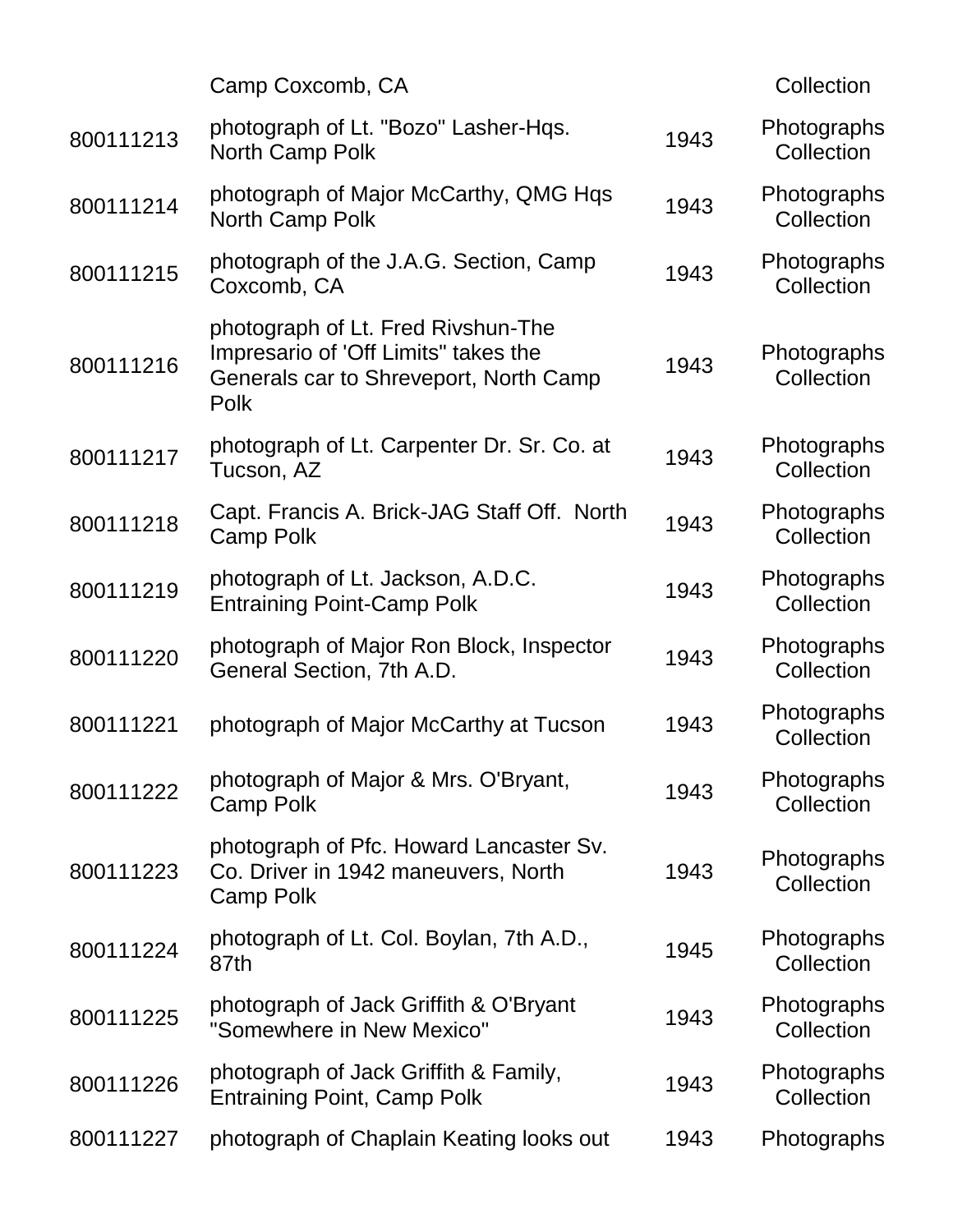|           | the vestibule, somewhere in Arizona                                                                                                                                                                        |      | Collection                |
|-----------|------------------------------------------------------------------------------------------------------------------------------------------------------------------------------------------------------------|------|---------------------------|
| 800111228 | photograph of Griffith and kitchen car crew,<br>Tucson                                                                                                                                                     | 1943 | Photographs<br>Collection |
| 800111229 | photograph of Col. Gordon; Lt. Col. Griffith;<br>Lt. Col. Gulmere, front of Hqs, North Camp<br>Polk                                                                                                        | 1943 | Photographs<br>Collection |
| 800111230 | photograph of Col. Winstead; Lt. Col.<br>Amazeen; Col. Gordon, Entraining Point,<br>Camp Polk                                                                                                              | 1943 | Photographs<br>Collection |
| 800111231 | photograph of Stolen Steel Drums, 31st<br>AR, Camp Coxcomb, "This was me of the<br>famous "cases" the IG investigated in the<br>desert. Col. Winstead used to get red in<br>the face over the 'incident'." | 1943 | Photographs<br>Collection |
| 800111232 | photograph of Lt. Col. & Mrs. Jack Griffith<br><b>Entraining Point, Camp Polk</b>                                                                                                                          | 1943 | Photographs<br>Collection |
| 800111233 | "Remember Ardennes Dec. 1944" holiday<br>card signed by Don Evans,<br>Reconnaissance Company, Sixty-Six<br><b>Armored Regiment</b>                                                                         | 1999 | Photographs<br>Collection |
| 800111234 | reproduction of photograph of tank in St.<br>Vith                                                                                                                                                          | 1944 | Photographs<br>Collection |
| 800111235 | reproduction of photograph of two soldiers<br>in fox hole, St. Vith                                                                                                                                        | 1944 | Photographs<br>Collection |
| 800111236 | reproduction of photograph of tank in St.<br>Vith $(464+)$                                                                                                                                                 | 1944 | Photographs<br>Collection |
| 800111237 | reproduction of photograph of two tanks in<br>St. Vith                                                                                                                                                     | 1944 | Photographs<br>Collection |
| 800111238 | photograph of people attending fire power<br>display after dedication of St. Vith's Tank<br>Range, Fort Knox, KY                                                                                           | 1970 | Photographs<br>Collection |
| 800111239 | photograph of attendees of dedication of<br>St. Vith Range                                                                                                                                                 | 1970 | Photographs<br>Collection |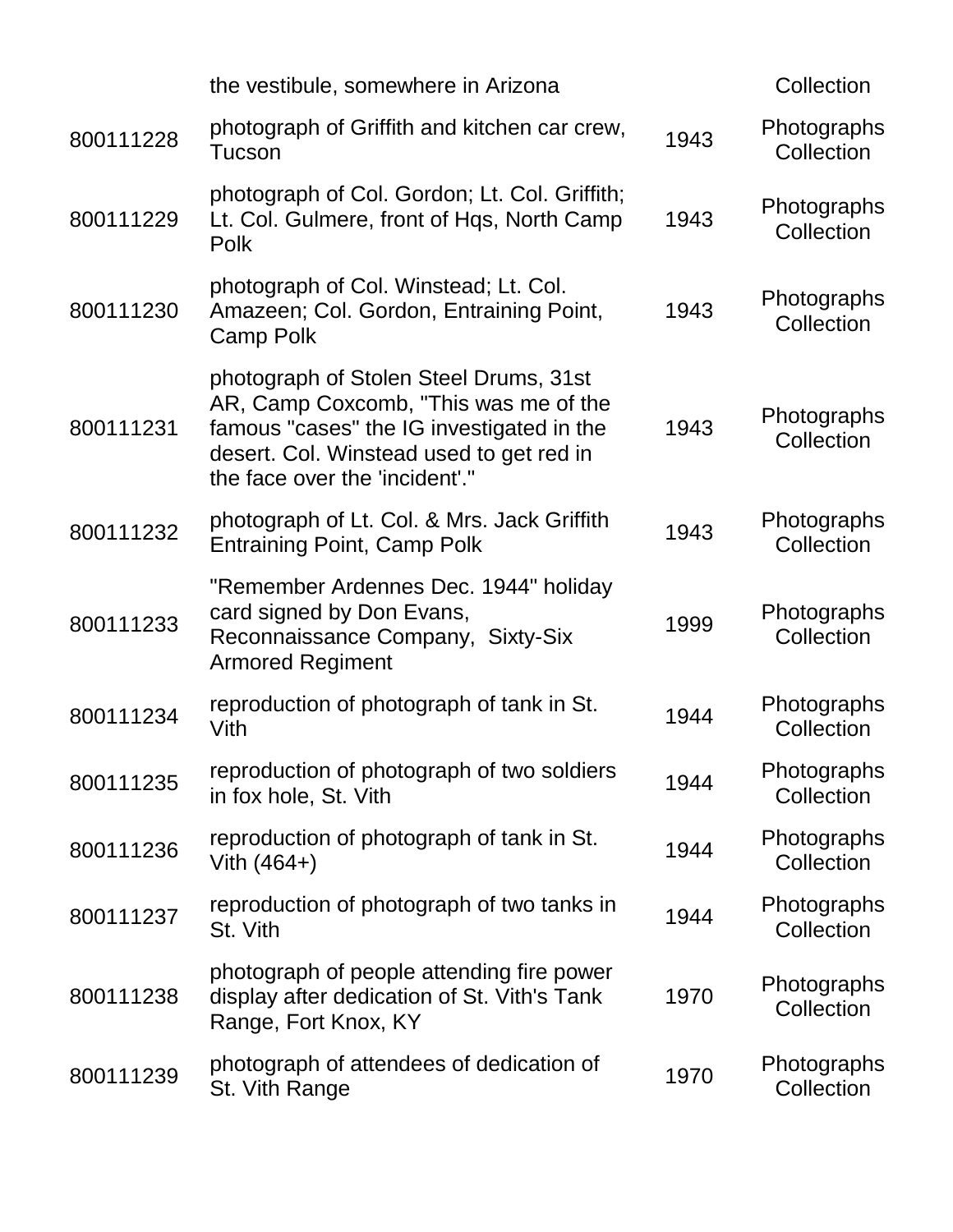| 800111240 | photograph of attendees of dedication of<br>St. Vith Range, Holding 7th A.D. flag (on<br>right) is Herb Trapp and (on left) Irving<br>Osias | 1970 | Photographs<br>Collection |
|-----------|---------------------------------------------------------------------------------------------------------------------------------------------|------|---------------------------|
| 800111241 | photograph of Mr. Norman Jones,<br>President of the 7th Armored Association<br>speaking at St. Vith's Tank Range                            | 1970 | Photographs<br>Collection |
| 800111242 | photograph of Mr. Norman Jones, unveils<br>the St. Vith's plaque at dedication                                                              | 1970 | Photographs<br>Collection |
| 800111243 | photograph of Maj. Gen. James W.<br>Sutherland, Jr., Post Commander reads<br>dedication speech                                              | 1970 | Photographs<br>Collection |
| 800111244 | photograph of ship and crane on Rhine<br><b>River in Germany</b>                                                                            | n.d. | Photographs<br>Collection |
| 800111245 | photograph of crane on Rhine River,<br>Germany                                                                                              | n.d. | Photographs<br>Collection |
| 800111246 | photograph of boat and hillside on Rhine<br>River, Germany                                                                                  | n.d. | Photographs<br>Collection |
| 800111247 | photograph of boat and hillside on Rhine<br>River, Germany                                                                                  | n.d. | Photographs<br>Collection |
| 800111248 | photograph from shore of boats on Rhine<br>River, Germany                                                                                   | n.d. | Photographs<br>Collection |
| 800111249 | photograph of hillside and boat on Rhine<br>River, Germany                                                                                  | n.d. | Photographs<br>Collection |
| 800111250 | photograph of two men in a fox hole                                                                                                         | n.d. | Photographs<br>Collection |
| 800111251 | photograph of three men and a tank                                                                                                          | n.d. | Photographs<br>Collection |
| 800111252 | photograph of man and tank.                                                                                                                 | n.d. | Photographs<br>Collection |
| 800111253 | photograph of six men                                                                                                                       | n.d. | Photographs<br>Collection |
| 800111254 | photograph of two men and a "Schule" sign<br>on the Rhine River, Germany                                                                    | 1945 | Photographs<br>Collection |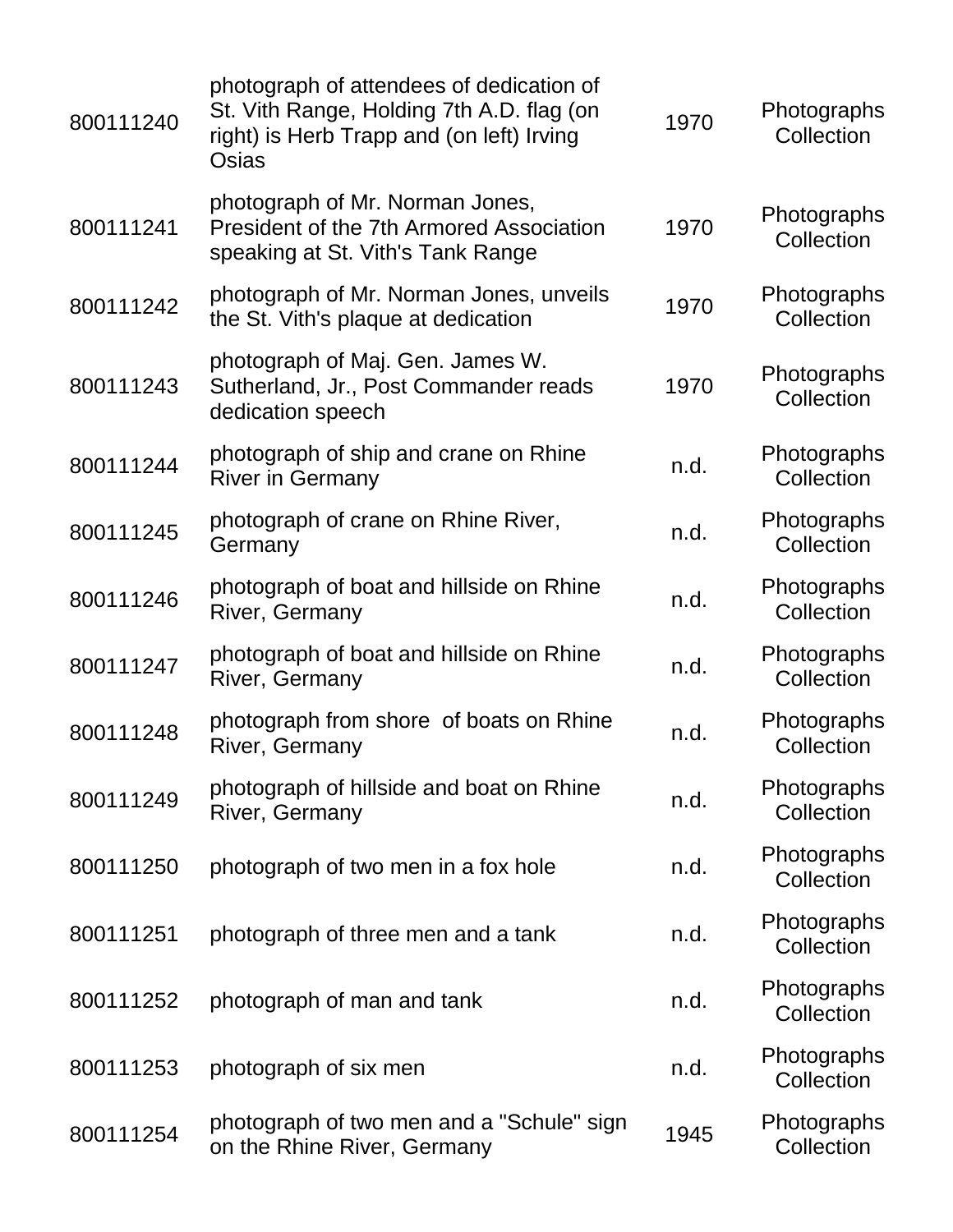| 800111255 | photograph of two men and a "Halt" sign,<br>Eileuberg, Germany                                                                              | n.d. | Photographs<br>Collection |
|-----------|---------------------------------------------------------------------------------------------------------------------------------------------|------|---------------------------|
| 800111256 | photograph of one man next to a phone<br>booth with an American Flag, Eileuberg,<br>Germany                                                 | n.d. | Photographs<br>Collection |
| 800111257 | copy of photograph of tank men with local<br>women                                                                                          | n.d. | Photographs<br>Collection |
| 800111258 | photograph of Georgia Hammond and<br>unknown man and unknown woman,<br>seated                                                               | n.d. | Photographs<br>Collection |
| 800111259 | photograph of Col. Willoughby unveiling<br>plaque at St. Vith Range, presented by the<br>7th Armored Division Association, Fort<br>Knox, KY | 1971 | Photographs<br>Collection |
| 800111260 | photograph of Col. Willoughby at the<br>plaque at St. Vith Range, Fort Knox, KY                                                             | 1971 | Photographs<br>Collection |
| 800111261 | photograph of Glenn Fackler (second from<br>right, bottom row) and unknown men from<br>7th A.D.                                             | 1971 | Photographs<br>Collection |
| 800111262 | photograph of Glenn Fackler (top left) with<br>other unknown members of the 7th A.D.                                                        | 1971 | Photographs<br>Collection |
| 800111263 | Glenn Fackler (second from right, top row)<br>with other unknown members of the 7th<br>A.D.                                                 | 1971 | Photographs<br>Collection |
|           |                                                                                                                                             |      |                           |

#### **Key Subjects**

This collection is indexed under the following headings in the Library's online catalog. Researchers interested in materials about related topics, persons, or places should search the catalog using these subject headings.

#### **Names**

S. Sgt. Glenn R. Fackler, Sr. M. Sgt. Llewellyn M. Chilson Wesley Johnston Lt. Col. William "Bill" Sheridan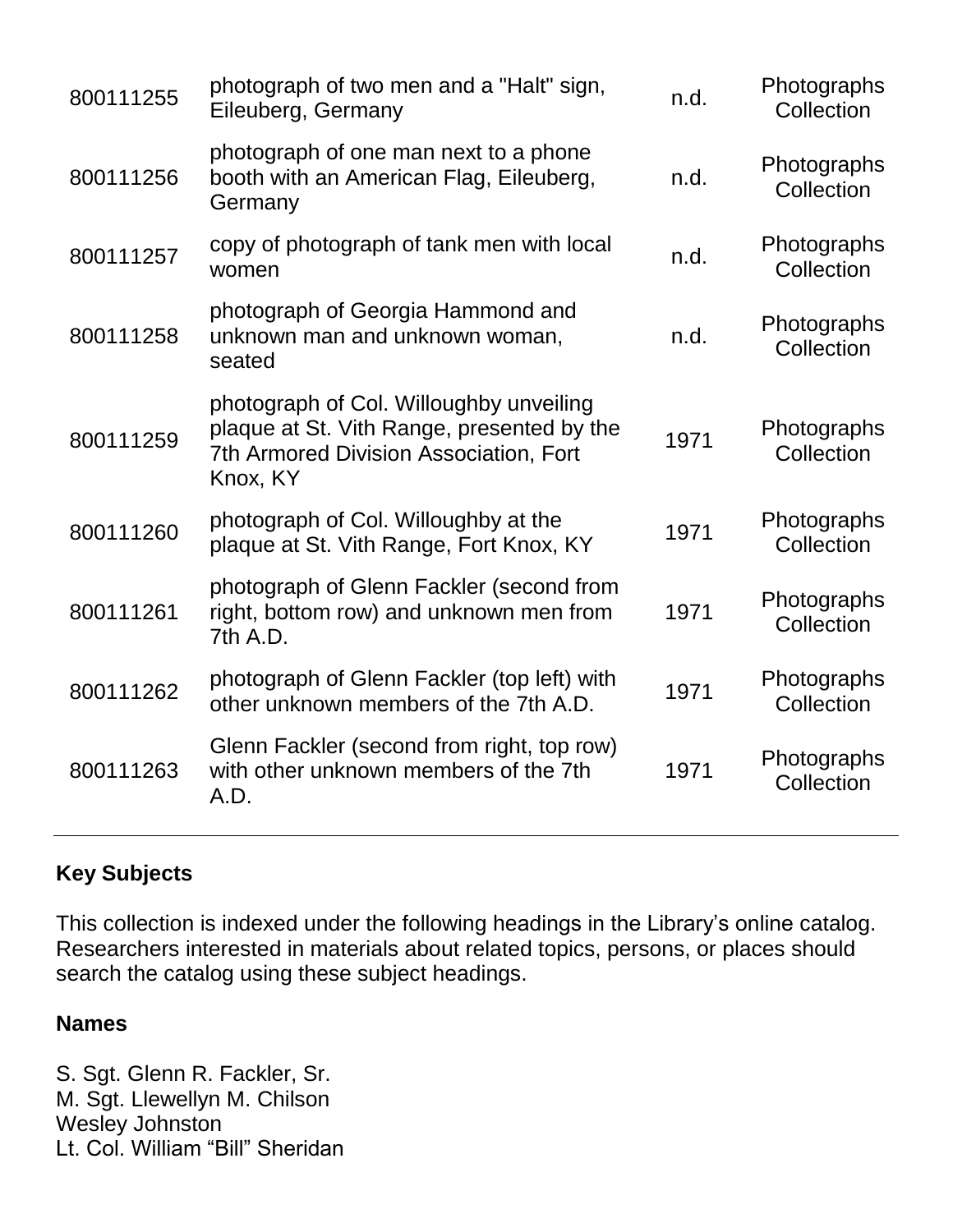## Col. Willoughby

#### **Subjects**

Ardennes, Battle of the, 1944-1945 Medal of Honor Seventh Armored Division Association (U.S.) United States.-Army-Armored Division, 7<sup>th</sup>. World War, 1939-1945-Campaigns-Belgium World War, 1939-1945-Tank Warfare

## **Container List**

|   | <b>Box Folder</b> | Item ID#  | <b>Title</b>                                                                                                          | <b>Dates</b> |
|---|-------------------|-----------|-----------------------------------------------------------------------------------------------------------------------|--------------|
| 1 | 1                 |           | Series One: S. Sgt. Glenn R.<br>Fackler, Sr.                                                                          |              |
|   |                   | 800111001 | Glenn R. Fackler, Sr. business card<br>for Seventh Armored Division<br>Association                                    | n.d.         |
|   |                   |           | Seventh Armored Division Association<br>800111002 Life Member sticker                                                 | n.d.         |
|   |                   |           | Thank You card from Mamie Dowd<br>800111003 Eisenhower                                                                | 1969         |
|   |                   | 800111004 | short autobiography of Glenn R.<br>Fackler, Sr.                                                                       | n.d.         |
|   |                   |           | short biography of Glenn R. Fackler,<br>800111005 Sr., Secretary, Lucky Seventh                                       | n.d.         |
|   |                   |           | copies of photos of Glenn R. Fackler's<br>800111006 military service                                                  | n.d.         |
|   |                   |           | letter to Glenn Fackler from Norm<br>Jones expressing gratitude of Glenn's<br>800111007 good work and enclosed photos | 1970         |
|   |                   | 800111008 | sermon "Why Me Lord?" written by<br>Glenn R. Fackler, Sr.                                                             | n.d.         |
|   |                   |           | 2 newspaper articles "Super sleuth<br>800111009 \$10 bill helps solve a WWII puzzle"                                  | 1986         |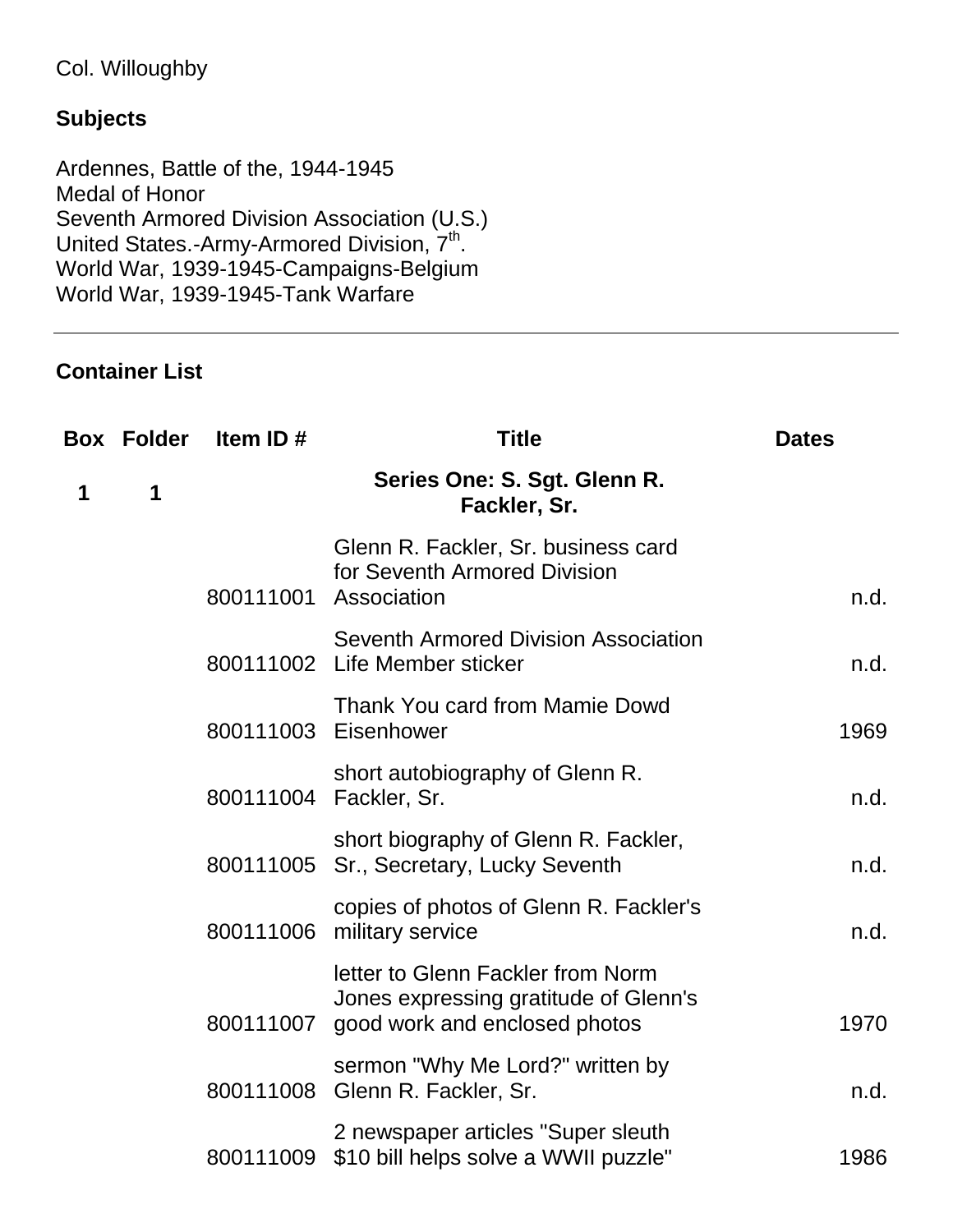|           | 2 copies of newspaper article "A<br><b>Grateful Nation Remembers"</b>                                           |      |
|-----------|-----------------------------------------------------------------------------------------------------------------|------|
|           | 800111010 Northwest Gazette                                                                                     | 1994 |
|           | 800111011 copy of reunion program                                                                               | 1996 |
| 800111012 | Glenn R. Fackler, Sr. obituary (before<br>death)                                                                | n.d. |
|           | 800111013 list of donation objects                                                                              | n.d. |
|           | The Bridge Over the River Kwae:<br>800111014 History of the Death Railway                                       | 1967 |
|           | War Department letter to J.W. Bell,<br>800111015 father of George D. Bell                                       | 1918 |
|           | Headquarters Camp Mills, L.I., N.Y.,<br>Personnel Office June 8, 1919,<br>800111016 Special Orders              | 1919 |
| 800111017 | Certified Copy, Honorable Discharge<br>from the Army of the United States,<br>George D. Bell                    | 1922 |
| 800111018 | Certified Copy, Honorable Discharge<br>letter                                                                   | 1950 |
| 800111019 | <b>Office of Recorder of Guernsey</b><br>County, OH, Certificate to copies                                      | 1950 |
| 800111020 | copies of Report of Separation<br>Honorable Discharge papers of Ralph<br>E. McCubbin (friend of Facklers)       | 1945 |
| 800111021 | copy of registration for Nardin Park<br>United Methodist Church,<br><b>Commemorative Community</b><br>Committee | n.d. |
| 800111022 | booklet You Want War?? I'll Give You<br>WAR!!, 104th Infantry Division<br>(Timberwolves) By Roger Koops         | n.d. |
|           |                                                                                                                 |      |

2

3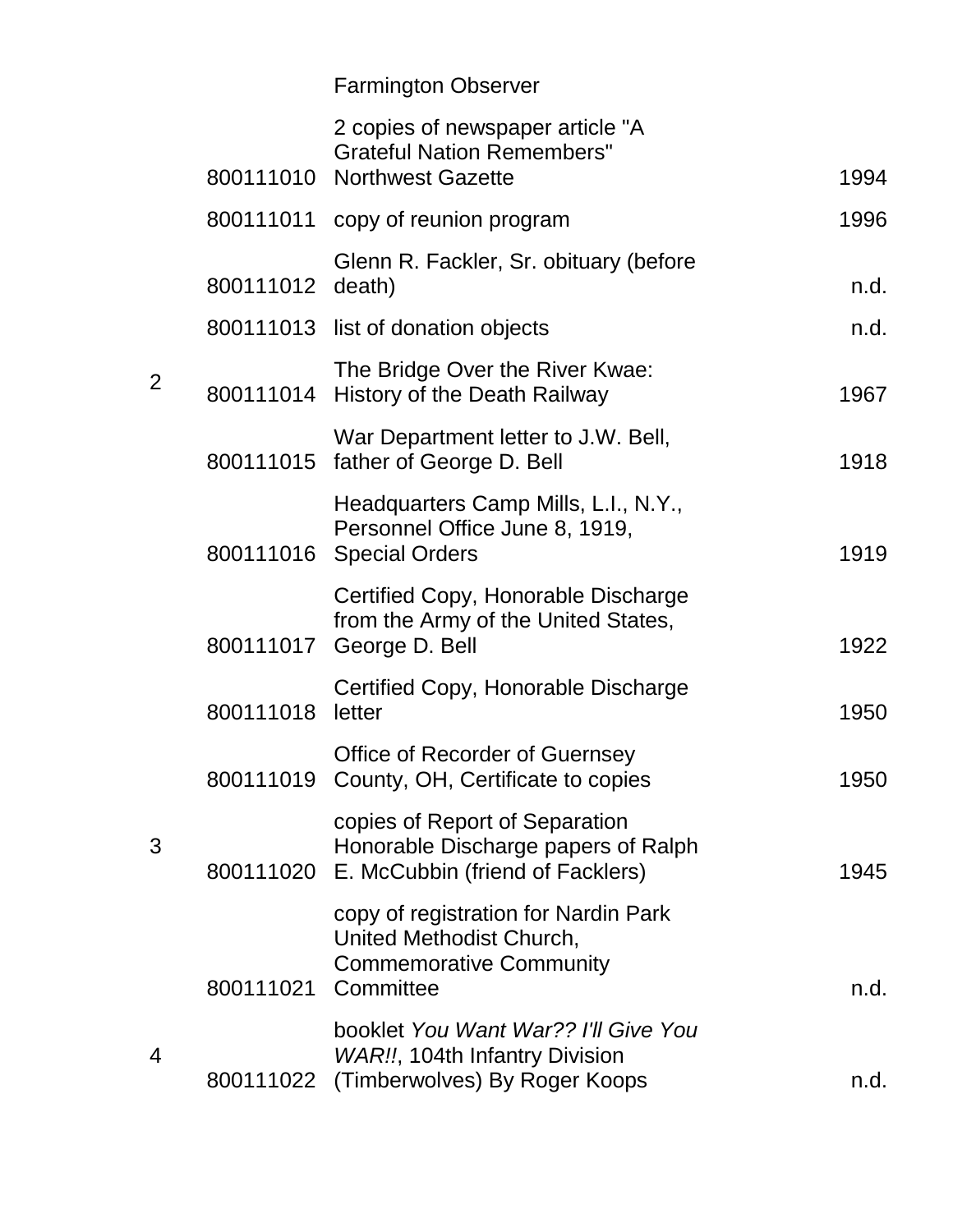#### **Series Two: Master Sergeant Llewellyn M. Chilson (first cousin of Glenn Fackler)**

| 5 | 800111023 Chilson | The Story of Master Sgt. Llewellyn M.                                                                 | 1982 |
|---|-------------------|-------------------------------------------------------------------------------------------------------|------|
|   |                   | 800111024 copy of short biography of Chilson                                                          | n.d. |
|   |                   | copy of photographs of Fackler and<br>800111025 Chilson family members                                | 1945 |
|   |                   | copy of description of photographs of<br>800111026 Fackler and Chilson family members                 | 1945 |
|   |                   | copy of photograph of Llewellyn<br>800111027 Chilson and Audie Murphy                                 | n.d. |
|   | 800111028         | copy of newspaper article "Akron War<br>Hero"                                                         | n.d. |
|   |                   | copy of "The Biggest Award of All"<br>800111029 caption for photograph                                | 1946 |
|   |                   | 2 copies of photograph for "The<br>800111030 Biggest Award of All"                                    | 1946 |
|   | 800111031         | copy of photograph of President<br>Truman, Llewellyn Chilson, Mary<br>Chilson and daughter Roberta    | 1946 |
|   |                   | copy of photograph of Llewellyn<br>Chilson, Mary Chilson, daughter, two<br>800111032 (unknown) others | 1946 |
|   |                   | copy of newspaper article "War Hero<br>800111033 Gets 7 Medals" Detroit News                          | 1946 |
|   |                   | copy of photograph caption "Former"<br><b>Infantryman Presented Seven</b><br>800111034 Decorations"   | 1946 |
|   |                   | copy of Citation for Distinguished<br>800111035 Service Cross                                         | 1946 |
|   |                   | copy of citation for Distinguished<br>800111036 Service Cross, First Oak Leaf Cluster                 | 1946 |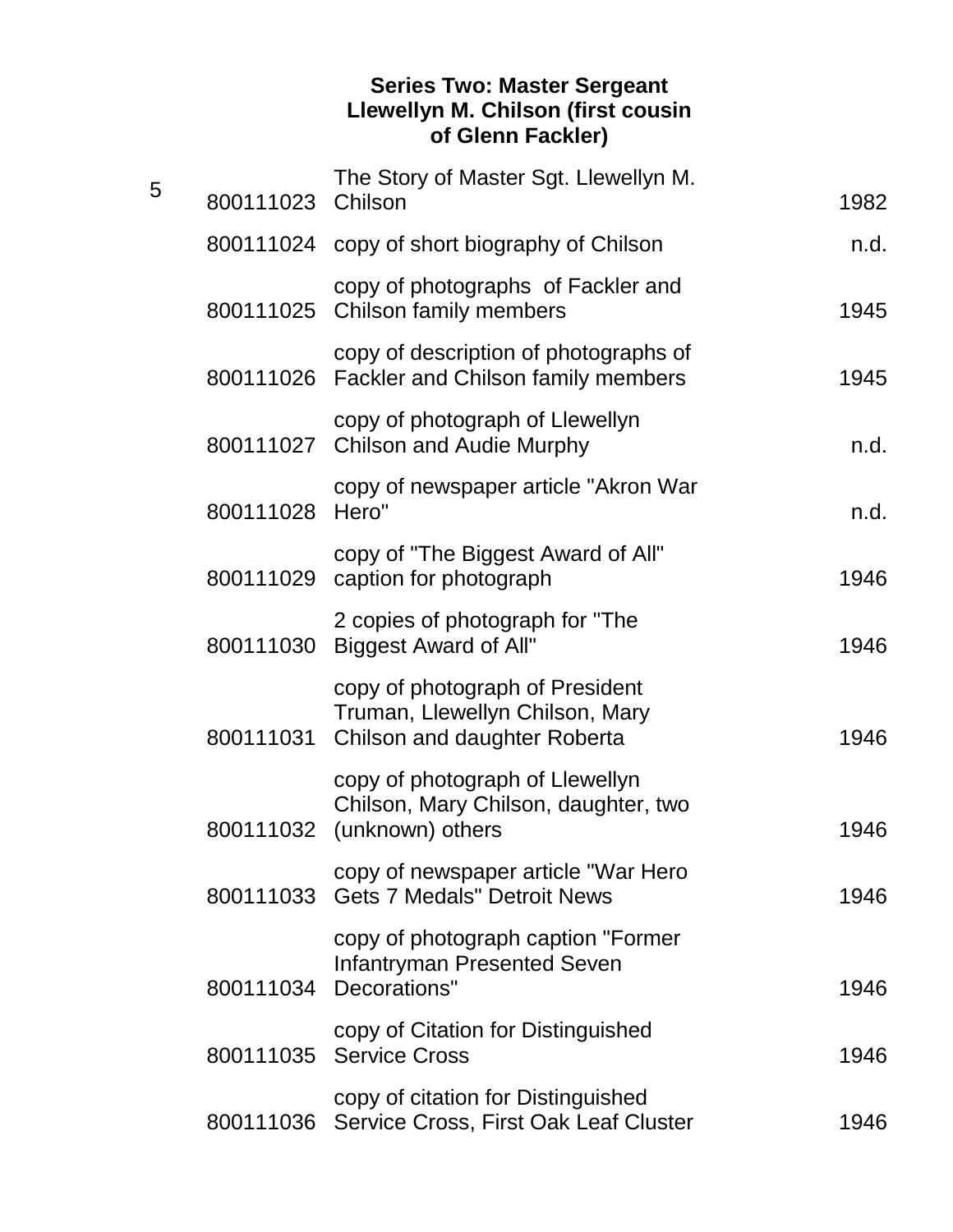| 800111037 Cluster | copy of citation for Distinguished<br>Service Cross, Second Oak Leaf                                                                                   | 1946       |
|-------------------|--------------------------------------------------------------------------------------------------------------------------------------------------------|------------|
|                   | 800111038 copy of citation for Bronze Star Medal                                                                                                       | 1946       |
|                   | copy of Citation for Silver Star, First<br>800111039 Oak Leaf Cluster                                                                                  | 1946       |
| 800111040         | two copies of citation for the Legion of<br>Merit                                                                                                      | 1946       |
|                   | 800111041 copy of Citation for Silver Star                                                                                                             | 1946       |
| 800111042 Table"  | 2 copies of photograph caption for<br>"Something New on the White House                                                                                | 1946       |
|                   | 2 copies of photograph "Something"<br>800111043 New on the White House Table"                                                                          | 1946       |
|                   | copy of newspaper comics "Armed"<br>800111044 Forces Firsts", The Pioneer                                                                              | 1962       |
|                   | copy of photograph T/Sgt. Llewellyn<br>800111045 Chilson (Akron, Ohio)                                                                                 | 1947       |
| 800111046         | copy of photograph of T/Sgt. Llewellyn<br>Chilson, Akron is shown on the<br>speakers platform                                                          | 1947       |
| 800111047         | copy of newspaper article "War Hero<br><b>Re-Enlists" The Lawton Constitution</b><br>(January 16, 1959), Chilson men<br>stamp on envelope (dated 1945) | 1959, 1945 |
| 800111048         | Copy of Frank W. Chilson return<br>address stamp of Chilson men on<br>envelope                                                                         | n.d.       |
| 800111049         | copy of Chilson men letterhead                                                                                                                         | n.d.       |
| 800111050         | copy of newspaper article "Authorities"<br><b>Comb Plane Debris Where 22</b><br>Persons Died" Lawton Morning Press<br>(page 1 of 2)                    | 1961       |
|                   |                                                                                                                                                        |            |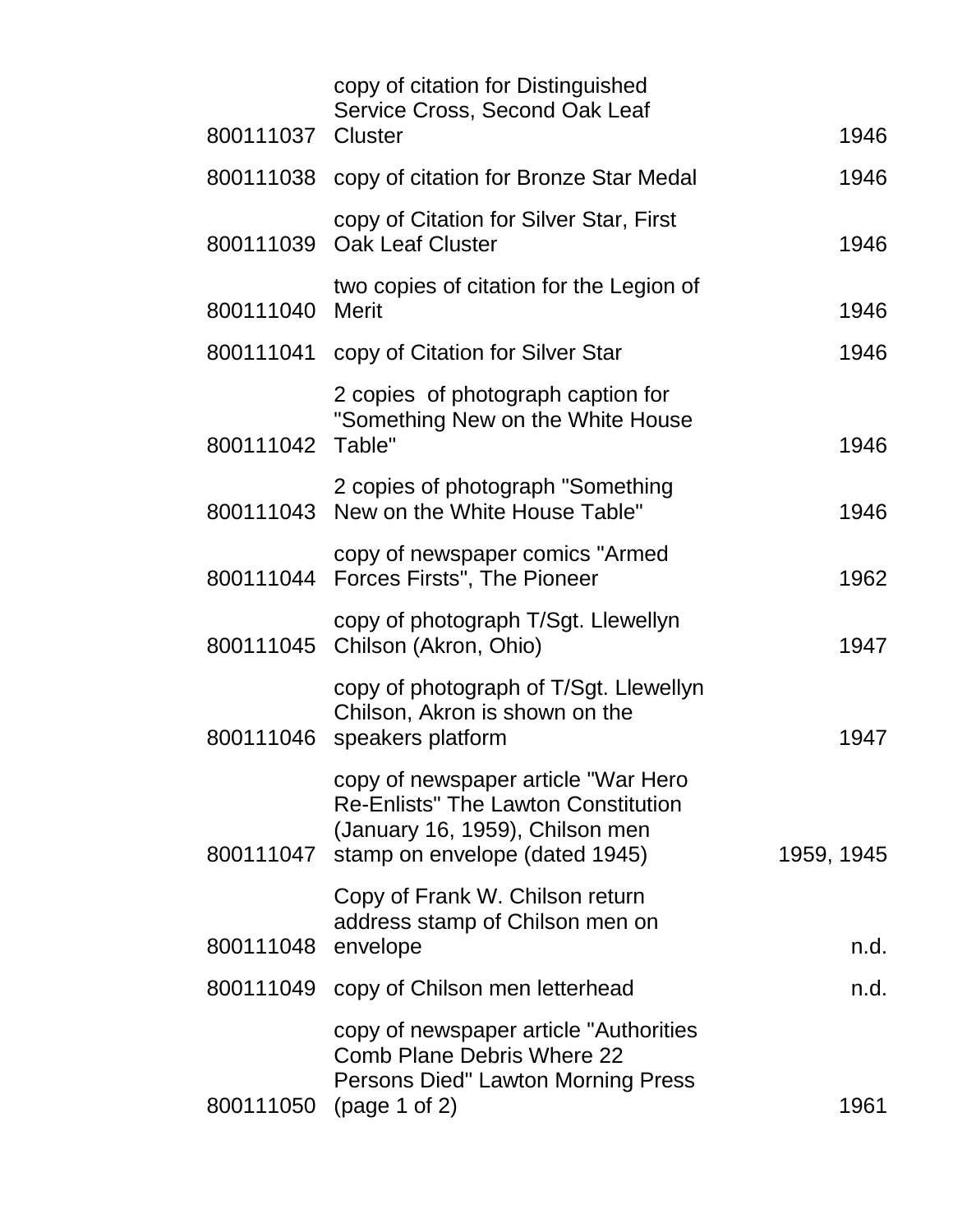| copy of newspaper article "Authorities"<br><b>Comb Plane Debris Where 22</b><br><b>Persons Died" Lawton Morning Press</b><br>(page 2 of 2)              | 1961           |
|---------------------------------------------------------------------------------------------------------------------------------------------------------|----------------|
| copy of newspaper article "Authorities"<br><b>Comb Plane Debris Where 22</b><br>800111052 Persons Died" Lawton morning Press                            | 1961           |
| copy of newspaper article "Most"<br>Decorated Soldier Back on Job After<br>800111053 Crash"                                                             | 1962           |
| copy of newspaper article "Much-<br>Decorated Soldier Back on Feet After<br>800111054 Fiery Airplane Crash"                                             | n.d.           |
| two copies of newspaper article<br>"Fightingest War Hero Comes home"                                                                                    | n.d.           |
| copy or photograph of "Col. Daniel S.<br><b>Stevenson Presents Commendation</b><br>800111056 Medal to M/Sgt. Llewellyn M. Chilson"                      | 1964           |
| copy of newspaper article "Notoriety"<br>Nothing New to WWII Hero"<br>800111057                                                                         | 1978           |
| copy of newspaper articles "Veteran's<br>Day Observances Set", "M. Chilson<br>Much Decorated War Veteran, Dies",<br>"World War II Hero Will Lead Parade | 1981           |
| copy of newspaper article "Akron War<br>Hero Llewellyn Chilson dies at 61"                                                                              | 1981           |
| copy of newspaper articles "Ohioan's<br><b>Combat Career Reads Like Movie</b><br>Script" and "War Hero's Brother Lives<br>Here"                         | 1981           |
| copy of newspaper article "'One-man-<br>army,' Chilson laid to rest" The News<br>Tribune,                                                               | 1981           |
| 800111062 copy of article "Lest We Forget"                                                                                                              | n.d.           |
|                                                                                                                                                         | in Aub $(?)$ " |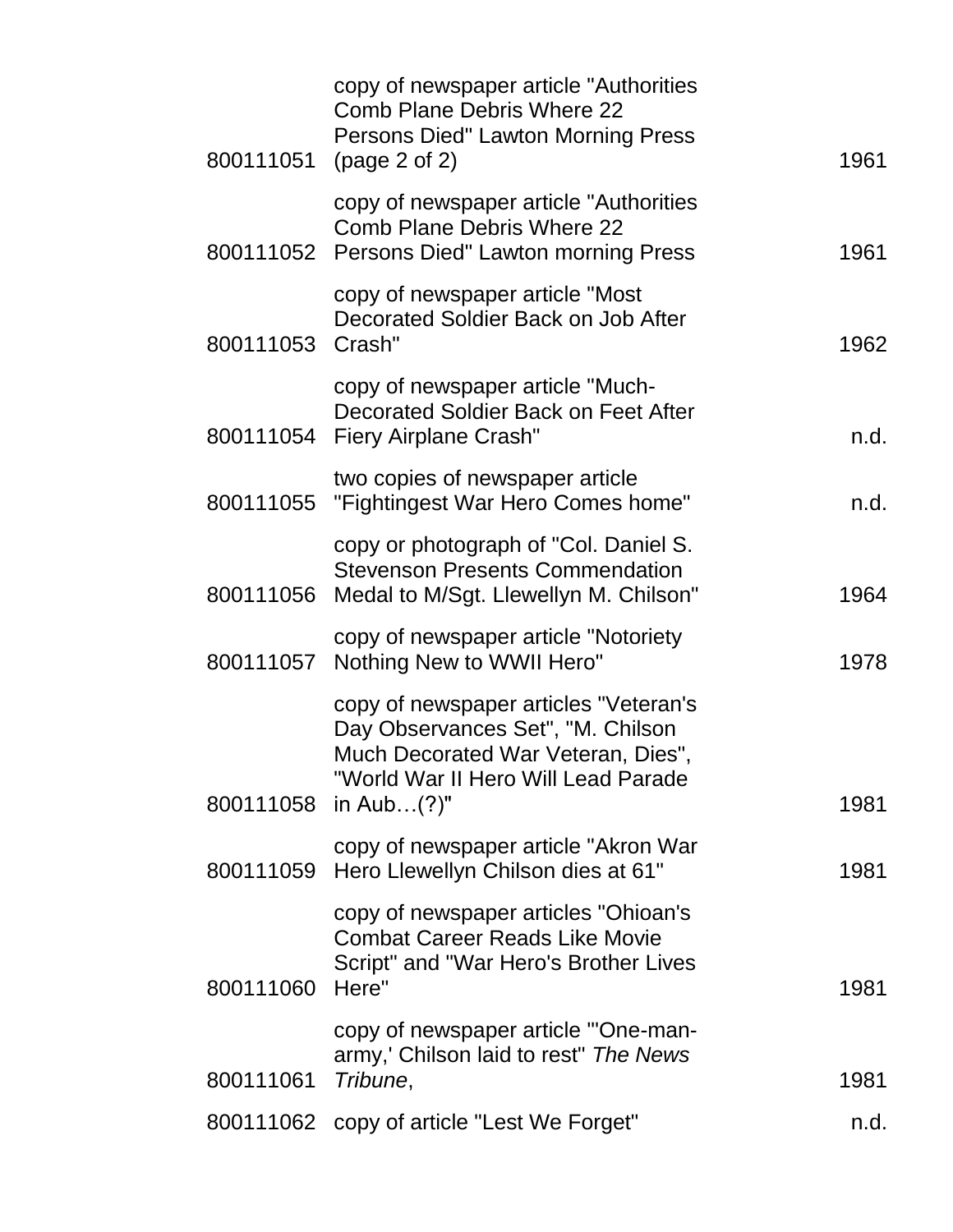| 800111063 medals    | copy of Matt Perkins (Chilson's<br>grandson) wearing grandfather's                                                                               | n.d. |
|---------------------|--------------------------------------------------------------------------------------------------------------------------------------------------|------|
| 800111064           | copy of Matt Perkins (Chilson's<br>grandson) wearing grandfather's<br>medals                                                                     | n.d. |
| 800111065 Unveiled" | copy of newspaper article "Statue                                                                                                                | n.d. |
| 800111066 d(?)"     | copy of photograph "A soldier gets his                                                                                                           | n.d. |
|                     | copy of newspaper article "The Brass<br>800111067 Arrives in Orting"                                                                             | n.d. |
|                     | letter to Glenn Fackler from Roberta<br>"Robbie" Armstrong (Chilson)<br>800111068 regarding gifts                                                | 2008 |
|                     | newspaper article "Chilson honored at<br>800111069 dedication" The News Tribune                                                                  | 1983 |
| 800111070 Tribune   | copy of newspaper article "Chilson"<br>honored at dedication" The News                                                                           | 1983 |
|                     | copy of letter to F. N. Chilson<br>(Llewellyn Chilson's father) from<br>Douglas MacArthur expressing<br>800111071 sympathy for son Alvin's death | 1945 |
|                     | copy of article "Life had its ups and<br>800111072 downs, says hero Chilson's widow"                                                             | n.d. |
| 800111073 forget"   | copy of newspaper article "Lest we                                                                                                               | n.d. |
| 800111074 of statue | copy of poem "Soldier" and dedication                                                                                                            | n.d. |
|                     | copy of article "NCO's honor one of<br>their own" and "Quiet war hero's<br>800111075 statue unveiled"                                            | n.d. |
|                     | copy of "Soldier" poem and photos of<br>800111076 Chilson and family at memorial                                                                 |      |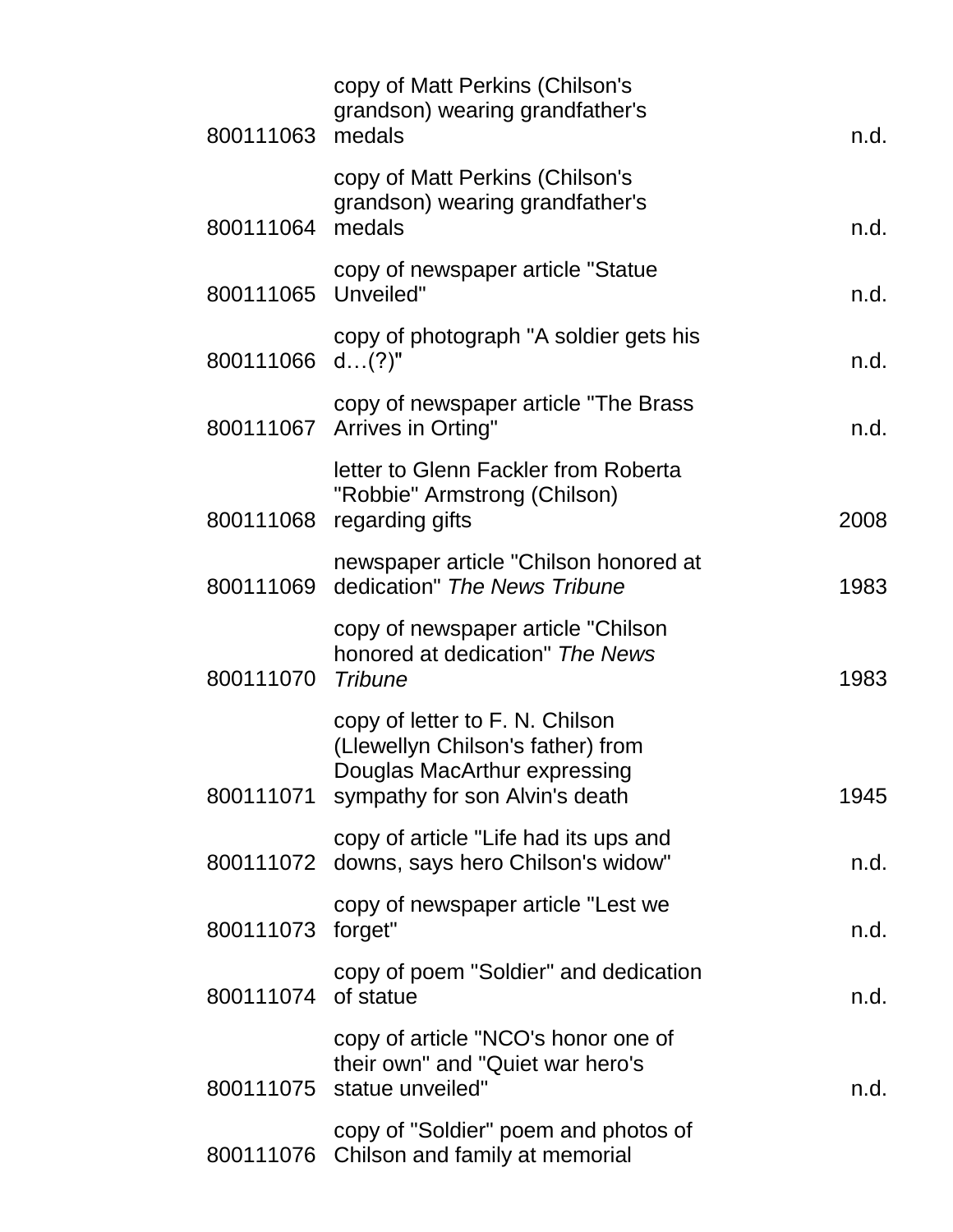ceremony

| 800111077 | Ohio Military Hall of Fame 7th Annual<br>Induction Ceremony program                    | 2006 |
|-----------|----------------------------------------------------------------------------------------|------|
| 800111078 | newspaper article "Military hero<br>receives deserved honor"                           | n.d. |
|           | copy of citation for Distinguished<br>800111079 Service Cross                          | 1946 |
| 800111080 | copy of citation for Distinguished<br>Service Cross, First Oak Leaf Cluster            | 1946 |
| 800111081 | copy of citation for Distinguished<br>Service Cross, Second Oak Leaf<br><b>Cluster</b> | 1946 |
|           | 800111082 copy of citation for Silver Star                                             | 1946 |
| 800111083 | copy of Citation for Silver Star, First<br><b>Oak Leaf Cluster</b>                     | 1946 |
|           | 800111084 copy of citation for Bronze Star Medal                                       | 1946 |
| 800111085 | copy of Citation for the Legion of Merit                                               | 1946 |
| 800111086 | Chilson's Newsletter, Vol. 1, No. 1                                                    | 1985 |
| 800111087 | Chilson's Newsletter, Vol. 1, No. 2                                                    | 1985 |
| 800111088 | Chilson's Newsletter, Vol. 1, No. 5                                                    | 1985 |
| 800111089 | Chilson's Newsletter, Vol. 1, No. 7                                                    | 1986 |
| 800111090 | "Thunderbird Legends," 45th Division<br><b>News</b>                                    | n.d. |
| 800111091 | copy of newspaper article<br>"Thunderbird Legends"                                     | n.d. |
|           | copy of newspaper article "War Hero<br>800111092 Gets 7 Medals" Detroit News           | 1946 |
|           | newspaper article "Military hero<br>800111093 getting deserved honor"                  | 2006 |
| 800111094 | copy of newspaper article "Military"<br>hero getting deserved honor"                   | 2006 |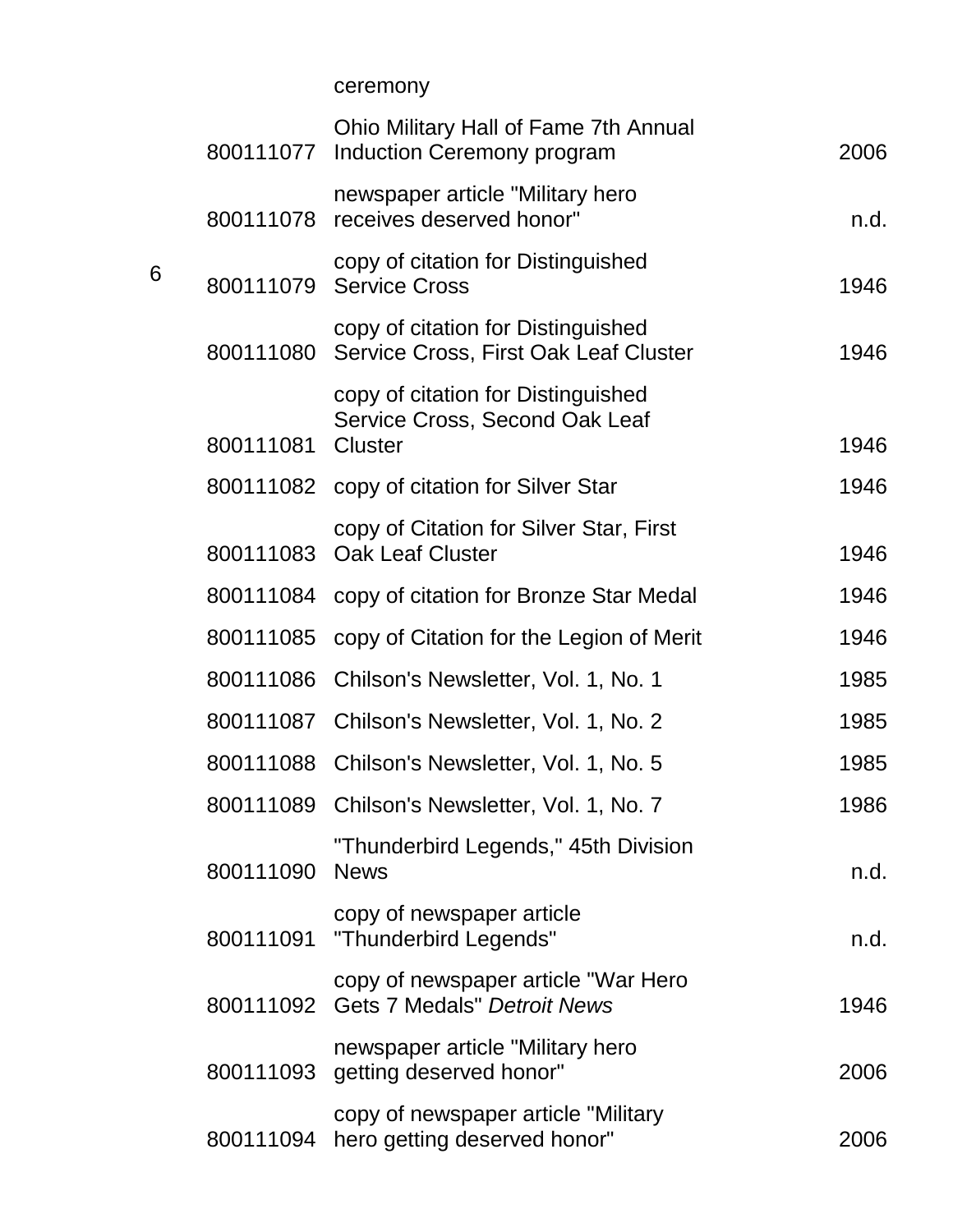| 800111095 | copy of newspaper article "War Hero<br>Re-enlists" The Lawton Constitution                                                                | 1959 |
|-----------|-------------------------------------------------------------------------------------------------------------------------------------------|------|
| 800111096 | copy of newspaper article "AMVETS"<br>Statue to W.W.II Hero Dedicated" The<br>National AMVET                                              | 1983 |
| 800111097 | copy of Llewellyn Chilson's funeral<br>program                                                                                            | 1981 |
| 800111098 | letter to William E. Potts (Chilson's<br>Uncle) from George L. Ford<br>expressing pleasure in their first<br>meeting                      | 1947 |
| 800111099 | copy of letter to William E. Potts<br>(Chilson's Uncle) from George L. Ford<br>expressing pleasure in their first<br>meeting              | 1947 |
| 800111100 | letter to Glenn Fackler from Mary<br>Chilson expressing interest in family<br>history                                                     | 1985 |
| 800111101 | letter to Mary Chilson from Glenn<br>Fackler regarding pursuit of M. Sgt.<br><b>Chilson's Medal of Honor</b>                              | 1985 |
|           | letter to Glenn Fackler from Mary<br>Chilson expressing thanks and<br>800111102 appreciation.                                             | 1985 |
| 800111103 | letter to President Reagan from Mary<br>Chilson regarding Medal of Honor<br>pursuit                                                       | 1985 |
| 800111104 | letter from Glenn Fackler to (no name)<br>regarding pursuit of Chilson's Medal<br>of Honor                                                | 1985 |
|           | letter to Gen. Bill Knowlton from Glenn<br>Fackler expressing interest in<br>pursuing the Medal of Honor for M.<br>800111105 Sgt. Chilson | 1985 |
| 800111106 | letter to Dave Turner from Glenn<br>Fackler regarding pursuit of M. Sgt.                                                                  | 1985 |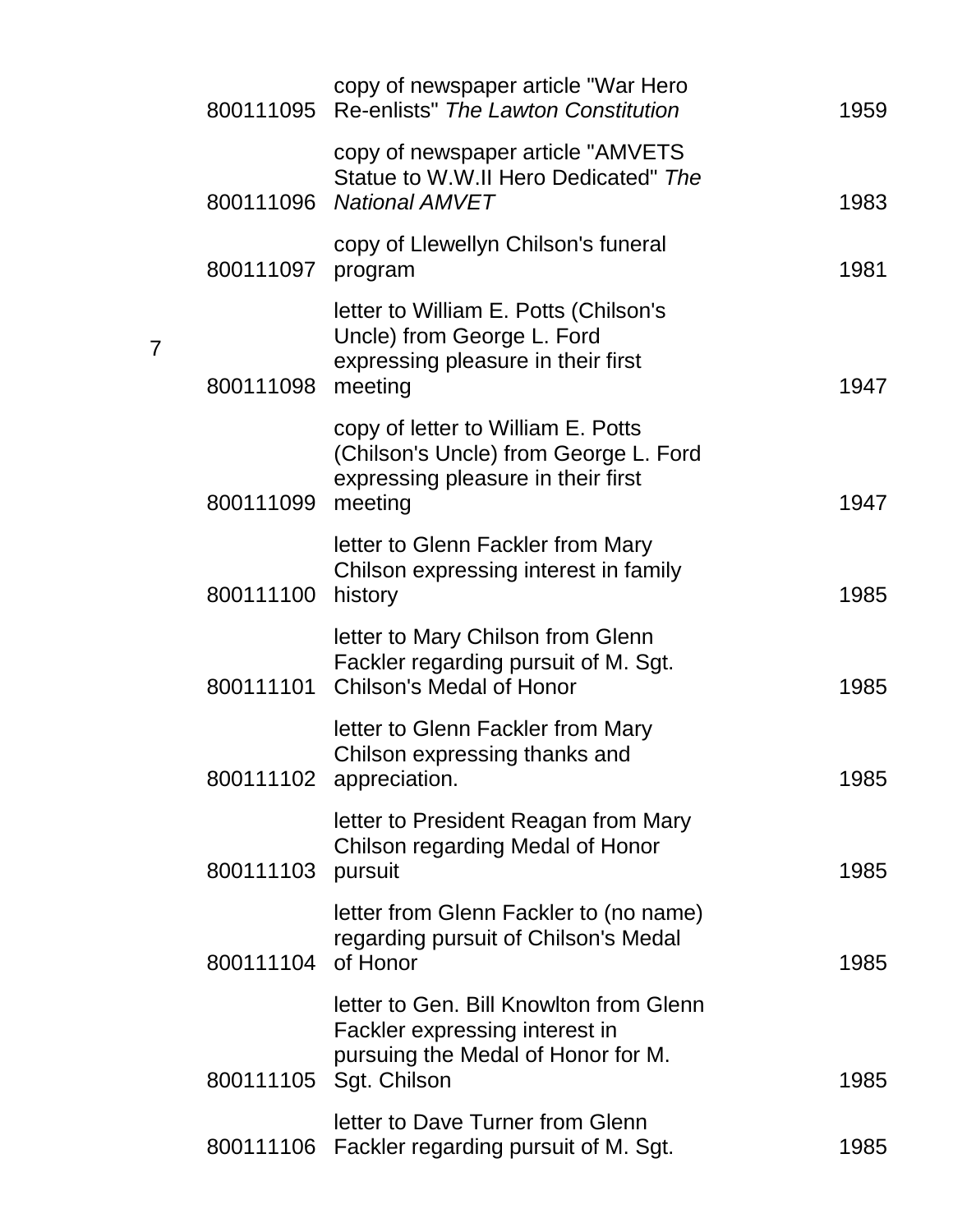|           | <b>Chilson's Medal of Honor</b>                                                                                                                                                          |      |
|-----------|------------------------------------------------------------------------------------------------------------------------------------------------------------------------------------------|------|
|           | letter to Glenn Fac[k]ler from Grayson<br>F. Winterling regarding Chilson's<br>800111107 Medal of Honor pursuit                                                                          | 1985 |
| 800111108 | letter from Mary Chilson to Karl<br>Bielenberg regarding Chilson Medal of<br>Honor pursuit                                                                                               | 1985 |
| 800111109 | Letter to Mary Chilson from Karl<br>Bielenberg regarding Chilson Medal of<br>Honor pursuit                                                                                               | 1985 |
|           | letter to Mary Chilson from David R.<br>Kinneer regarding correction of<br>Llewellyn Chilson's military records,<br>800111110 Medal of Honor pursuit                                     | 1990 |
| 800111111 | copy of Memorandum of<br>Consideration, Department of the<br>Army, In the case of Llewellyn M.<br>Chilson                                                                                | 1990 |
| 800111112 | letter to Robin Armstrong (Chilson)<br>from Glenn Fackler regarding U.S.<br>postal stamp proposal                                                                                        | 1999 |
|           | letter to Glenn Fackler from U.S.<br><b>Postal Service regarding</b><br>800111113 commemorative stamp of Chilson                                                                         | 1999 |
|           | U.S. Postal Service "Criteria Stamp"<br>800111114 Subject Selection"                                                                                                                     | n.d. |
|           | U.S. Postal Service "The Citizen's<br>800111115 Stamp Advisory Committee"                                                                                                                | n.d. |
| 800111116 | letter to Glenn Fackler from David<br>Petree regarding reconsideration of<br><b>Chilson's Medal of Honor</b>                                                                             | 1999 |
|           | copies of email correspondence<br>between Glenn Fackler and Sandy<br>Warren (author/contributor to<br>Suite 101.com) regarding story of the<br>800111117 Chilson Medal of Honor pursuit. | 2001 |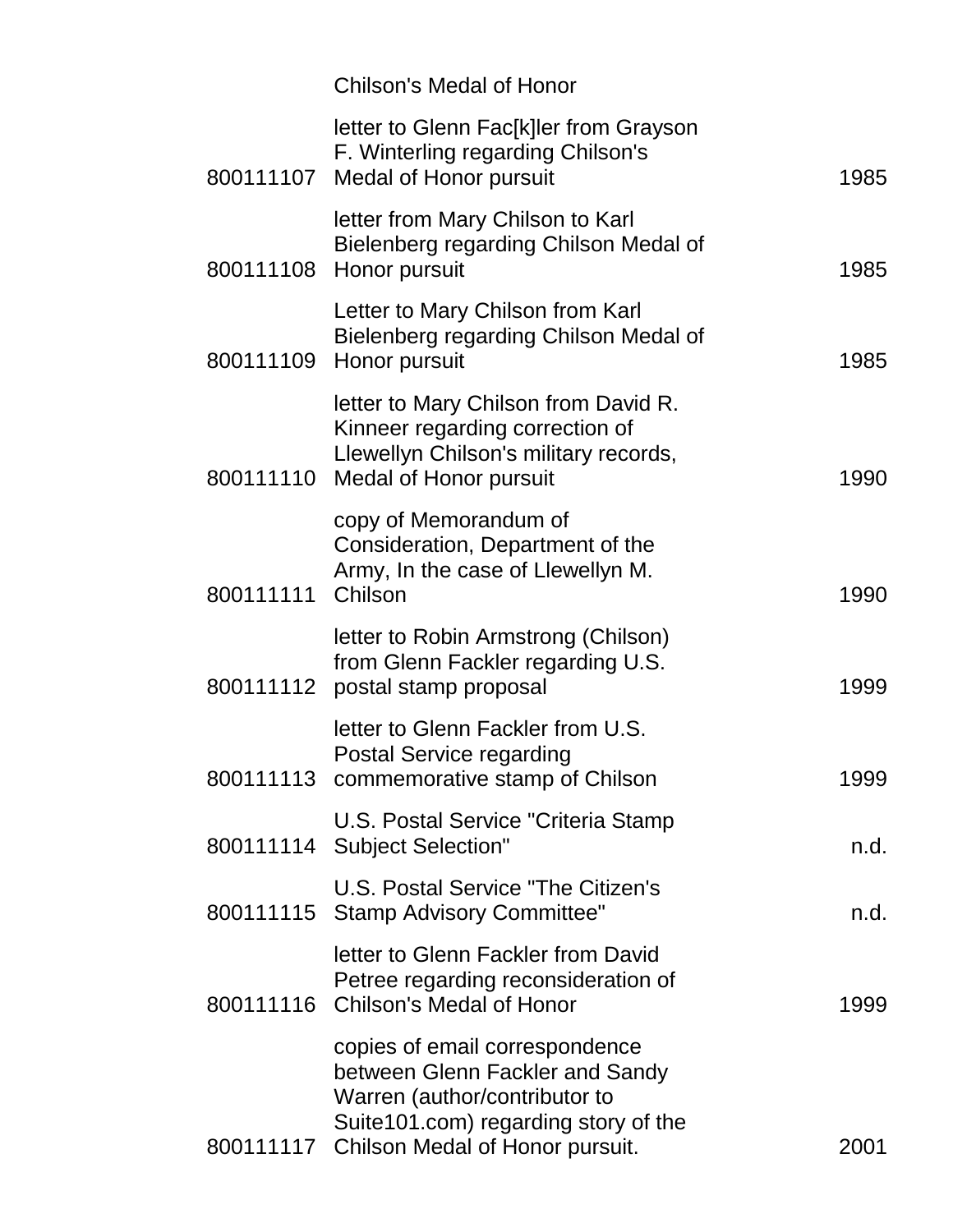|           | copy of email correspondence<br>between Glenn Fackler and Roberta<br>Armstrong (Chilson) regarding<br>800111118 Chilson's medals for auction           | 2004 |
|-----------|--------------------------------------------------------------------------------------------------------------------------------------------------------|------|
|           | letter to Glenn Fackler from Roberta<br>"Robbie" Armstrong (Chilson)<br>800111119 regarding article (?)                                                | n.d. |
|           | newspaper article "Stamp of a Hero"<br>800111120 Sun Herald                                                                                            | 1999 |
| 800111121 | funeral program for Mary Holland<br><b>Armstrong Chilson</b>                                                                                           | 1999 |
|           | 800111122 In Remembrance of Mary Chilson                                                                                                               | 1999 |
|           | 800111123 obituary for Mary Chilson                                                                                                                    | 1999 |
|           | letter to Robin Armstrong (Chilson)<br>from Glenn Fackler regarding Sandy<br>Warren's published article of the<br>800111124 Chilson Medal of Honor     | 2002 |
|           | copies of email correspondence<br>between Clara Robinson/Glenn<br>Fackler and Sandy Warren regarding<br>800111125 story about Chilson's Medal of Honor | 2001 |
| 800111126 | copies of email correspondence<br>between Clara Robinson/Glenn<br><b>Fackler and Sandy Warren regarding</b><br>story about Chilson's Medal of Honor    | 2001 |
|           | copies of email correspondence<br>between Sandy Warren and Clara<br>Robinson regarding Chilson's Medal<br>800111127 of Honor pursuit                   | 2001 |
|           | copy of photograph of Llewellyn<br>800111128 Chilson and Audie Murphy                                                                                  | n.d. |
|           | copy of newspaper article "One-man<br>800111129 Army" Akron Beacon Journal                                                                             | 2005 |
|           | copy of article "George Company's<br>800111130 Fighting Sergeant"                                                                                      | 2006 |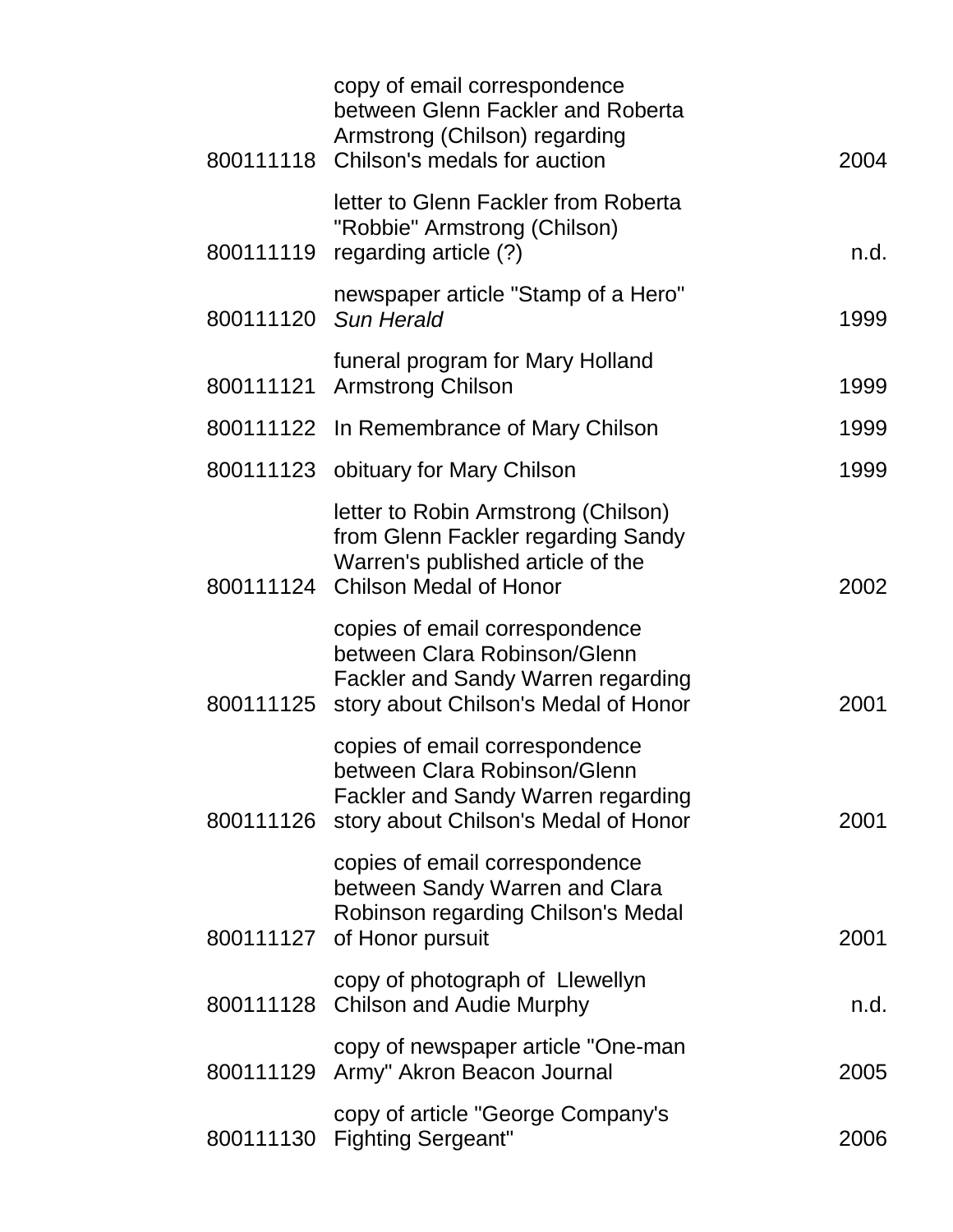|   | copy of newspaper article<br>800111131 "Fightingest' war hero comes home"                                   | n.d. |
|---|-------------------------------------------------------------------------------------------------------------|------|
|   | copy of editorial opinions "Readers<br>800111132 speak out about Luftwaffe story"                           | n.d. |
|   | copy of newspaper article "Much-<br>Decorated Soldier Back on Feet After<br>800111133 Fiery Airplane Crash" | n.d. |
|   | copy of photograph of Fackler and<br>800111134 Chilson family members                                       | 1945 |
| 8 | Medal of Honor Winner, Lt. Col. Matt<br>800111135 Urban, pamphlet                                           | n.d. |
|   | newspaper article "A Veteran's Day<br>Salute: 'I never tried to be a hero'"<br>800111136 Detroit Free Press | 1988 |
| 9 | <b>Series Three: WWII Arts and</b><br><b>Culture</b>                                                        |      |
|   | copy of newspaper comic "Saving the<br>800111137 memories" The Stars and Stripes                            | 1998 |
|   | 800111138 illustration "The Tanker"                                                                         | n.d. |
|   | program for "Dennison Canteen Day<br>800111139 Re-enactment"                                                | 1976 |
|   | playbill for "Off Limits: A Musical<br>800111140 Comedy in Fantasy"                                         | n.d. |
|   | poem "The Bonds of Battle" by Robin<br>800111141 Fowler Hemphill                                            | 1994 |
|   | newspaper article "Berlin Airlift"<br>800111142 Kaiserslautern American                                     | 1998 |
|   | copy of newspaper article "USAFE to<br>800111143 fete Berlin Airlift"                                       | n.d. |
|   | three copies of poem "Belgium 1944-<br>800111144 1945" by Rebecca Phillips                                  | 1994 |
|   | four pages of poem "The Man in the<br>800111145 Glass" author unknown                                       | n.d. |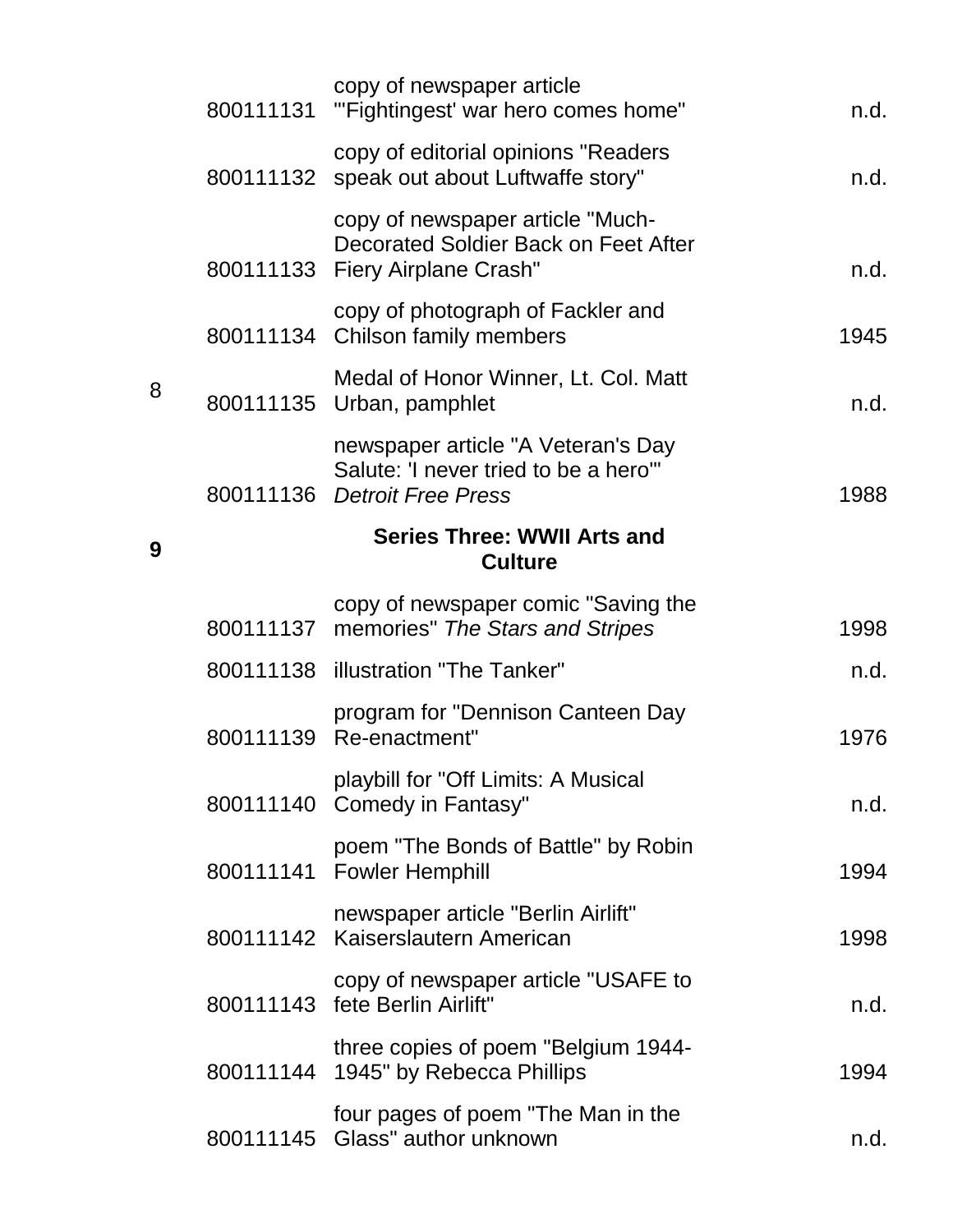#### **<sup>10</sup> Series Four: U.S. Presidents of WWII**

|    |           | (2) souvenir postcards of President<br>Franklin D. Roosevelt at the Little<br>800111146 Whitehouse, Warm Springs Georgia                                   | n.d.    |
|----|-----------|------------------------------------------------------------------------------------------------------------------------------------------------------------|---------|
|    |           | (2) Souvenir postcards of President<br>Franklin D. Roosevelt's Ford<br>Convertible, Little Whitehouse, Warm<br>800111147 Springs, Georgia                  | n.d.    |
|    |           | Souvenir Tour Guide booklet of<br>Franklin D. Roosevelt's Little<br>800111148 Whitehouse and Museum                                                        | n.d.    |
|    |           | Souvenir copy of "Remarks Prepared<br>for Delivery: Governor Franklin D.<br>Roosevelt, Madison Square Garden-<br>800111149 New York, NY, November 5, 1932" | 1932    |
|    |           | souvenir photograph of Gen.<br>800111150 Eisenhower addressing D-Day Troops                                                                                | 1944    |
|    |           | <b>Booklet of Dedication Ceremonies of</b><br>800111151 Dwight D. Eisenhower Statue                                                                        | n.d.    |
| 11 |           | <b>Series Five: Commemorative</b><br><b>Magazines</b>                                                                                                      |         |
|    | 800111152 | Fort Knox, The Home of Armor and<br>Cavalry, 50th Anniversary of the<br>Armored Force,                                                                     | 1989-90 |
|    |           | World War II magazine, "Battle of<br>800111153 Britain," September 1990                                                                                    | 1990    |
|    |           | World War II magazine, "Mussolini's<br>800111154 Bad Month," November 1990                                                                                 | 1990    |
|    |           | World War II magazine, "Java Sea<br>800111155 Duel," January 1992                                                                                          | 1992    |
|    |           | World War II magazine, "Ceylon<br>800111156 Strike," March 1992                                                                                            | 1992    |
|    |           | World War II magazine, "El Alamein<br>800111157 Victory," September 1992                                                                                   | 1992    |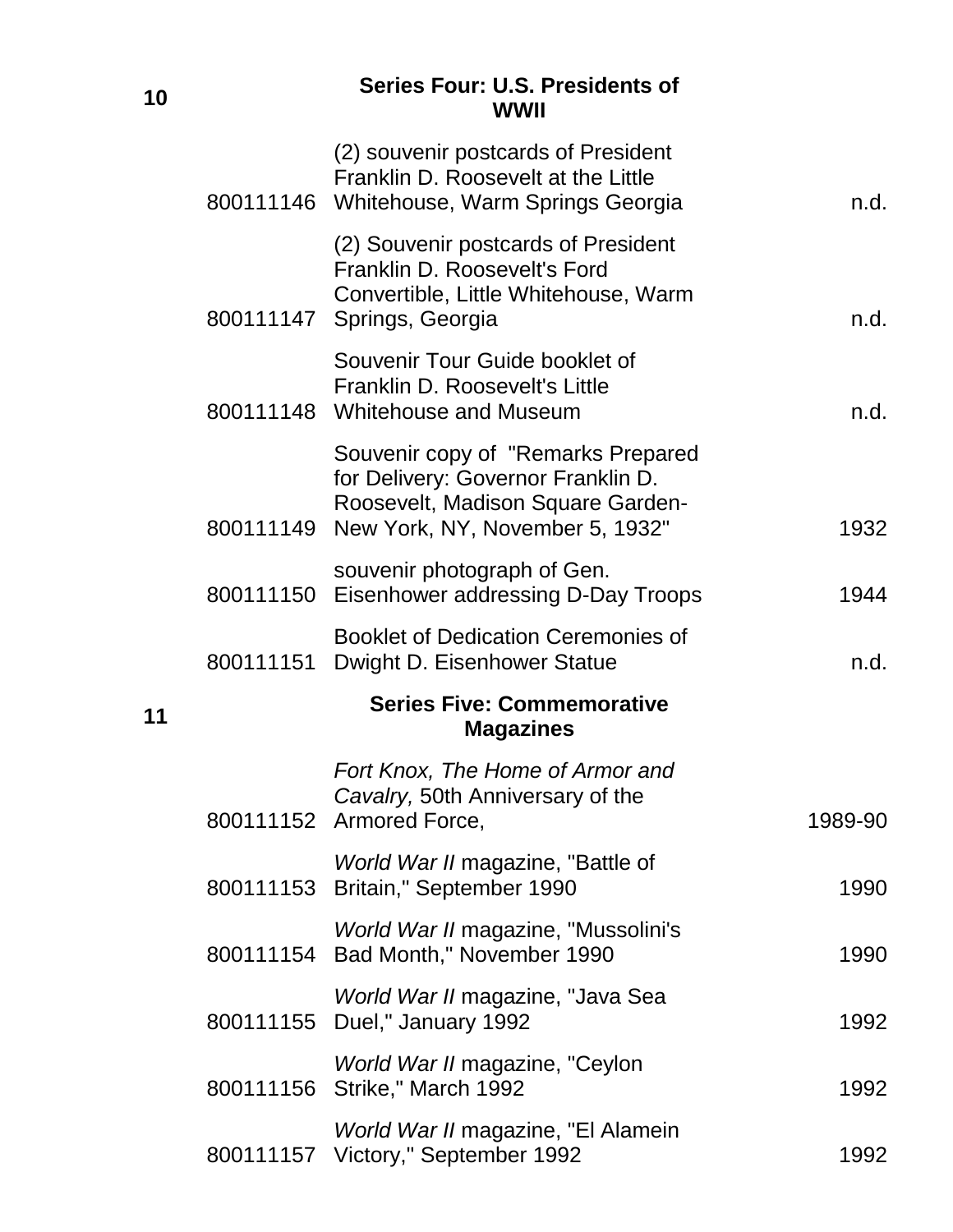|                  |                  | National AMVET, commemorative<br>800111158 issue, "The Day," Spring 1994                                                                                    | 1994      |
|------------------|------------------|-------------------------------------------------------------------------------------------------------------------------------------------------------------|-----------|
| $\mathbf 2$<br>1 |                  | <b>Series Seven: 7th Armored</b><br><b>Division "Lucky Seventh"</b>                                                                                         |           |
|                  | 800111264        | copies of photographs of The<br>Carentan Bypass; Company A<br>engineers repair and widen; 291st<br><b>Engineer Combat Battalion Bailey</b><br><b>Bridge</b> | n.d.      |
|                  | 800111265 Walker | copy of letter to the 7th Armored<br>Division from Maj. Gen. Walton H.                                                                                      | 1944      |
|                  |                  | copy of "From the Beaches to the<br>Baltic (The Story of the Seventh<br>800111266 Armored Division)"                                                        | n.d.      |
|                  |                  | copy of "Workshop'--The United<br>800111267 States 7th Armored Division"                                                                                    | n.d.      |
|                  |                  | copy of "Seventh Armored Division:<br>Sobriquet, 'The Ghost Treaders'" from<br>800111268 Lt. Col. William J. Sheridan                                       | n.d.      |
|                  | 800111269 patch  | copy of photograph of 7th Armored<br>Division patch, 5th Infantry Division                                                                                  | n.d.      |
| $\overline{2}$   | 800111270        | copy of Wesley Johnston's<br>Introduction to the 7th Armored<br>Division records copied from the<br><b>National Archives</b>                                | 1995      |
|                  | 800111271        | <b>7th Armored Division Combat</b><br><b>Command R After Action Reports</b><br>August 1944-June 1945                                                        | 1944-1945 |
| 3                |                  | copy of 7th Armored Division<br>800111272 Personnel of WWII Interred Overseas                                                                               | n.d.      |
|                  |                  | copy of 7th Armored Division<br>Personnel of WWII Interred Overseas,<br>800111273 (beginning with 33rd Engineer                                             | n.d.      |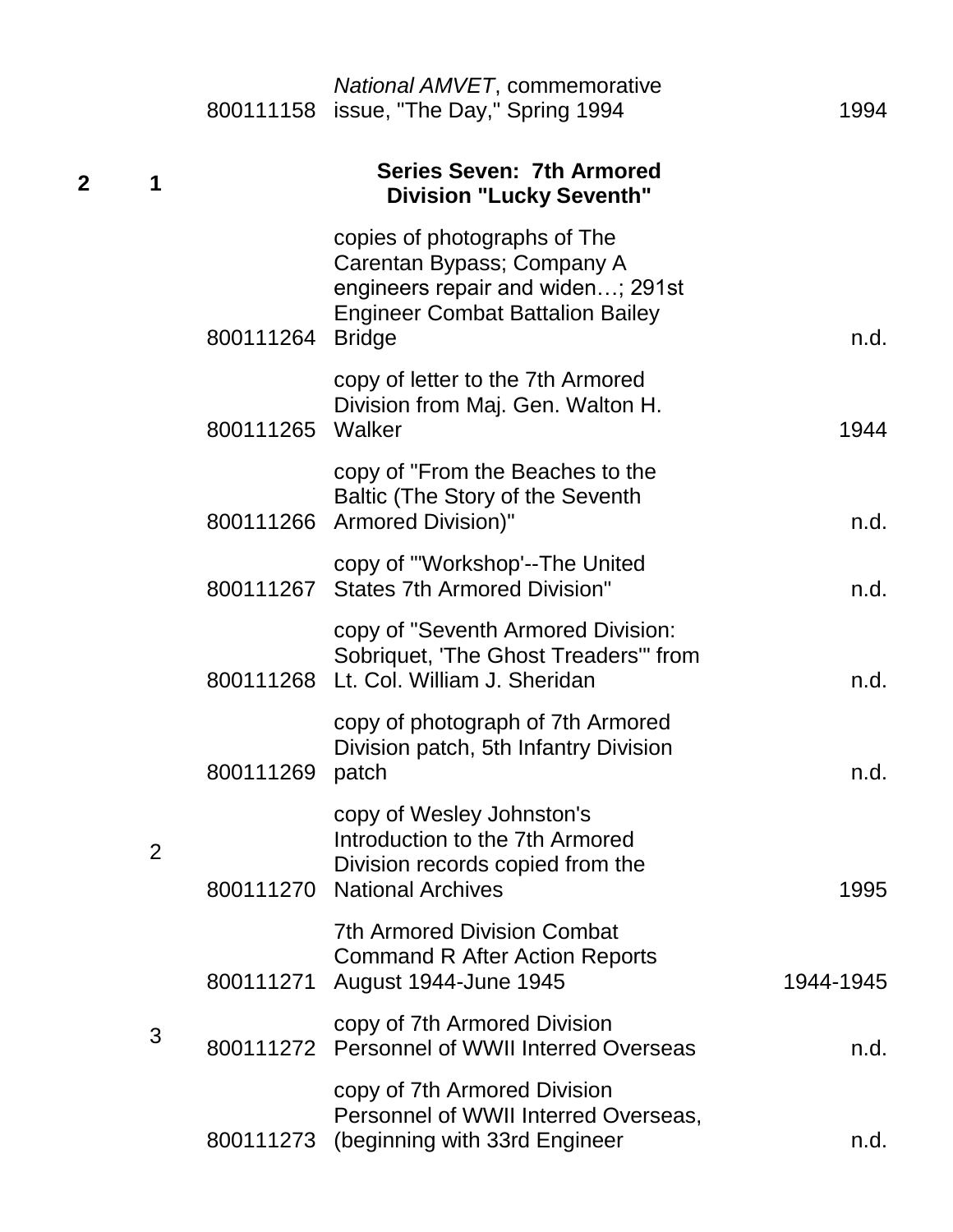Battalion)

|                     | copy of 7th Armored Personnel from<br>the 87th Cavalry Reconnaissance<br><b>Squadron Mechanized Personnel</b><br>800111274 Interred in Europe       | n.d. |
|---------------------|-----------------------------------------------------------------------------------------------------------------------------------------------------|------|
| 800111275 Battalion | 2 copies of (beginning with) 17th Tank                                                                                                              | n.d. |
|                     | copy of 7th Armored Division<br>Personnel of WWII Interred overseas<br>(beginning with Hopkins, PVT Walter<br>800111276 S 23rd Infantry)            | n.d. |
|                     | 2 copies of listings for Field Artillery<br>800111277 Battalions, Starting with the 434th                                                           | n.d. |
|                     | 2 copies of Interred (beginning with<br>800111278 48th Infantry)                                                                                    | n.d. |
|                     | 3 copies of 7th Armored Division<br><b>Personnel of WWII Interred Overseas</b><br>(beginning with Arling, PVT Howard<br>800111279 O, 38th Infantry) | n.d. |
| 800111280           | copy of Interred 38th Infantry<br>(beginning with Klassen, PFC Francis<br>$\mathsf{A}$                                                              | n.d. |
| 800111281           | copy of interred 23rd Infantry<br>(beginning with Abraham, PFC John)                                                                                | n.d. |
| 800111282 Tank)     | 7th Armored Division Men KIA in<br>World War II (beginning with<br>Anderson, Leonard C., Tec/5, 17th                                                | n.d. |
| 800111283 AD)       | letter to Glenn Fackler from Lloyd C.<br>Irland (son of Cpt. John E. Irland-7th                                                                     |      |
| 800111284 Germany.  | scanned copy of journal entry from<br>Cpt. John E. Irland from Halle,                                                                               | 1945 |
| 800111285           | scanned copy of photograph of<br>Battery B, 434th Armored Field                                                                                     | 1945 |
|                     |                                                                                                                                                     |      |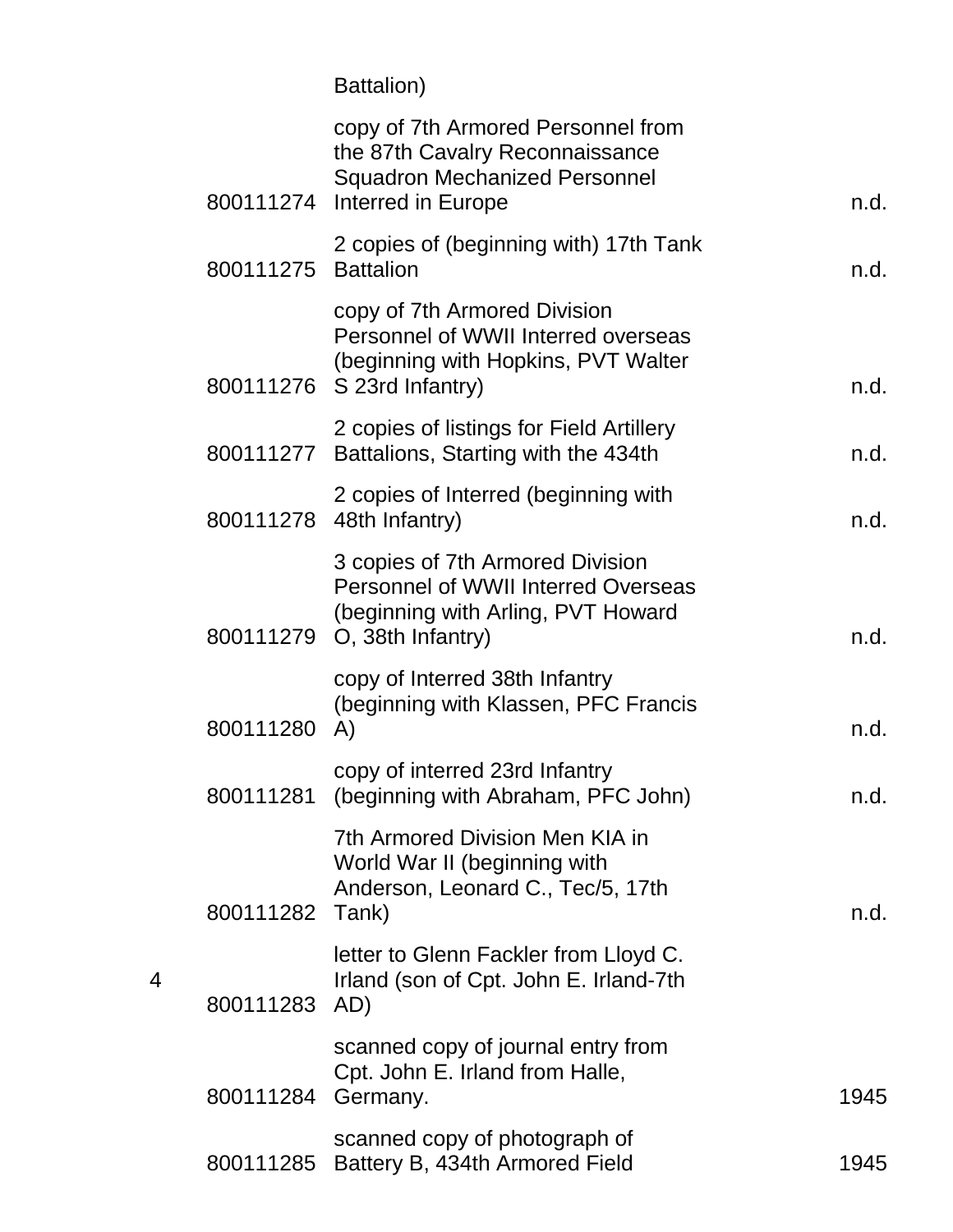|   |                     | Artillery Battalion, June 19, 1945                                                                                                                                                                                                                                                                               |           |
|---|---------------------|------------------------------------------------------------------------------------------------------------------------------------------------------------------------------------------------------------------------------------------------------------------------------------------------------------------|-----------|
|   | 800111286 E. Irland | scanned copy of photographs of John                                                                                                                                                                                                                                                                              | 1943-1945 |
| 5 |                     | letter from Vince Lodato to Glenn<br>800111287 Fackler about time with the 7th AD                                                                                                                                                                                                                                | 1995      |
|   | 800111288           | copy of Vincent Lodato's<br>autobiography about time in Mojave<br>Desert in 1943                                                                                                                                                                                                                                 | n.d.      |
| 6 |                     | <b>Series Eight: 38th Armored Infantry</b><br><b>Battalion/7th Armored Division</b>                                                                                                                                                                                                                              |           |
|   | 800111289           | copy of Unit History of the 38th<br>Armored Infantry Battalion (7th<br><b>Armored Division) August 1944</b>                                                                                                                                                                                                      | 1996      |
| 7 |                     | copy of "Restricted, Headquarters"<br><b>Thirty Eighth Armored Infantry</b><br>Battalion, Fort Benning, Georgia,<br>Special Orders 1.) 'Having been<br>assigned to this Battalion, the<br>following named officers are assigned<br>as indicated:" from 1st Lt. Thomas E.<br>800111290 Peterson, 38th Armd Inf Bn | 1943      |
|   | 800111291           | copy of "Restricted, Headquarters"<br><b>Thirty Eighth Armored Infantry</b><br>Battalion, Fort Benning, Georgia,<br>Special Orders 1.)'The following<br>named Enlisted Men are assigned to<br>Co. "A""                                                                                                           | 1943      |
| 8 | 800111292           | copy of Operation Instructions of the<br>38th Armored Infantry Battalion (7th<br>Armored Division) October 1944-May<br>1945                                                                                                                                                                                      | 1996      |
| 9 | 800111293           | copy of Staff Journal of the 38th<br><b>Armored Infantry Battalion (7th</b><br><b>Armored Division) September-October</b><br>1944                                                                                                                                                                                | 1996      |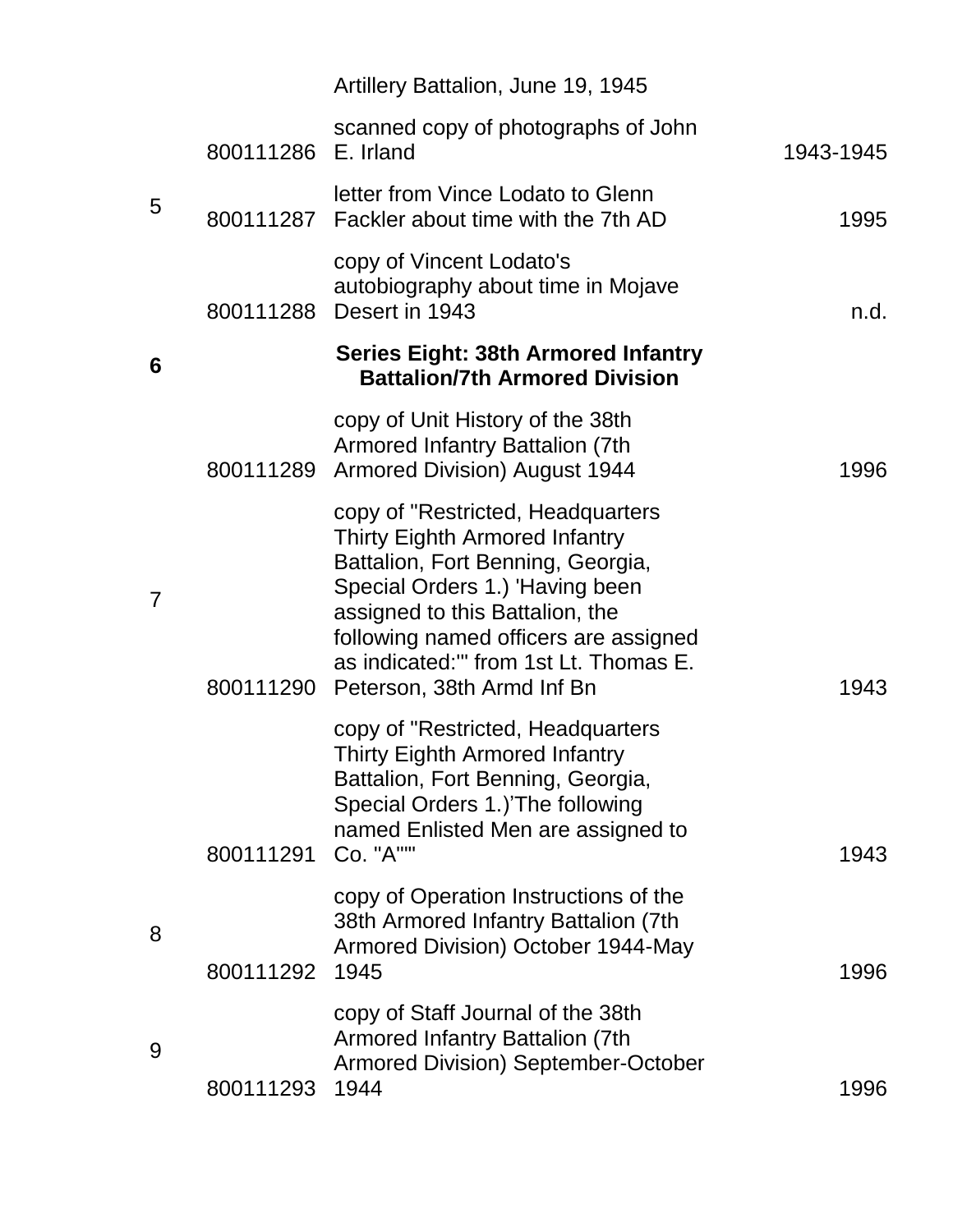| copy of S-3 Journal of the 38th<br><b>Armored Infantry Battalion (7th</b><br>11<br>Armored Division) 2 Nov-31 Dec 44,<br>1-11 Feb 45, 1 Mar-6 Apr 45, 9-Apr-<br>800111295 31 May 45)<br>1996<br>letter from Wesley Johnston to Glenn<br>Fackler regarding A/38 Morning<br>Reports from December 1944-June<br>12<br>1945 and a list of 38 AIB deaths in<br>800111296<br>1997<br>Europe.<br>copy of graph of A-38 AIB Total<br>13<br>800111297 Present between Dec 1944-May 1945 | 1996 |
|--------------------------------------------------------------------------------------------------------------------------------------------------------------------------------------------------------------------------------------------------------------------------------------------------------------------------------------------------------------------------------------------------------------------------------------------------------------------------------|------|
|                                                                                                                                                                                                                                                                                                                                                                                                                                                                                |      |
|                                                                                                                                                                                                                                                                                                                                                                                                                                                                                |      |
|                                                                                                                                                                                                                                                                                                                                                                                                                                                                                | n.d. |
| copy of 38th Armored Infantry<br>800111298 Battalion Deaths in Europe                                                                                                                                                                                                                                                                                                                                                                                                          | n.d. |
| copy of 38th Armored Infantry<br>800111299 Battalion Deaths in Europe<br>1997                                                                                                                                                                                                                                                                                                                                                                                                  |      |
| copy of Name Index to A-38 Morning<br>800111300 Reports: December 1944-June 1945<br>1997                                                                                                                                                                                                                                                                                                                                                                                       |      |
| copy of Date Index to A-38 Morning<br>1997<br>800111301 Reports: December 1944-June 1945                                                                                                                                                                                                                                                                                                                                                                                       |      |
| copy of Known Errors in the Original<br>800111302 A/38 AIB Morning Reports                                                                                                                                                                                                                                                                                                                                                                                                     | n.d. |
| copy of "Status of 38 AIB Morning"<br>800111303 Reports"<br>1997                                                                                                                                                                                                                                                                                                                                                                                                               |      |
| copy of A-38 Morning Reports<br>800111304 "Record of Events"<br>1997                                                                                                                                                                                                                                                                                                                                                                                                           |      |
| copy of A-38 Company Location on<br>800111305 Morning Reports<br>1997                                                                                                                                                                                                                                                                                                                                                                                                          |      |
| copy of 7th Armored Division, 38th<br><b>Armored Infantry Battalion, After</b><br>14<br>Action Reports, Sept 1944-August<br>800111306<br>1945                                                                                                                                                                                                                                                                                                                                  | n.d. |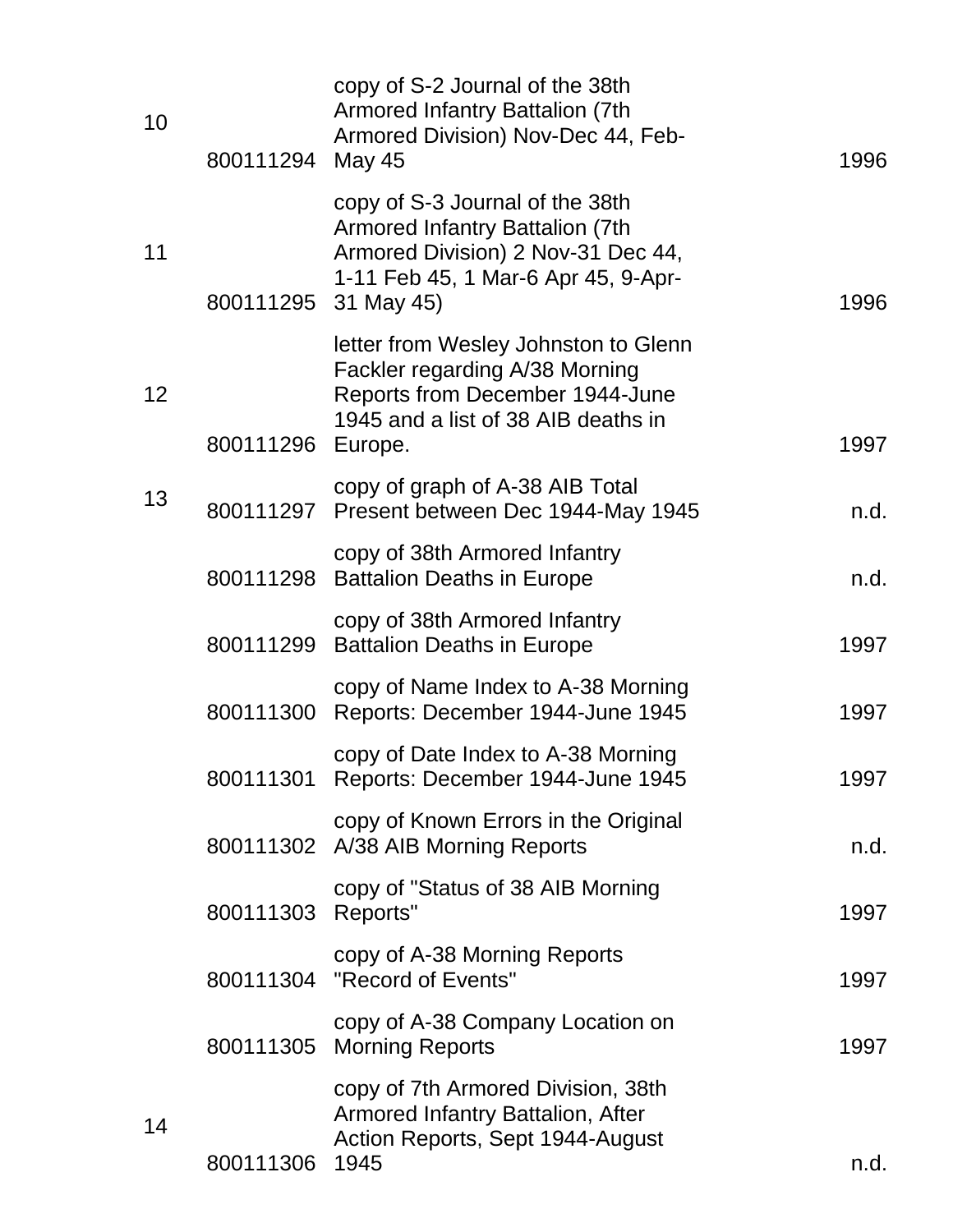|    |                      | copy of After Action Reports of the<br>38th Armored Infantry Battalion (7th<br>Armored Division) September 1944-<br>800111307 August 1945           | 1996 |
|----|----------------------|-----------------------------------------------------------------------------------------------------------------------------------------------------|------|
| 15 |                      | letter to Glenn Fackler from Wesley<br><b>Johnston regarding Combat</b><br>800111308 Interviews and maps                                            | 1996 |
|    | 800111309 Asutry, CO | copy of interview with Capt. Walter H.                                                                                                              | n.d. |
|    |                      | copy of map overlay of "Company A,<br>38th Armd Inf Bn, Defense of St Vith,<br>800111310 1:25000 Sheet 5702" enlarged                               | n.d. |
|    |                      | copy of map overlay of "Company A,<br>38th Armd Inf Bn, Defense of St Vith,<br>800111311 1:25000 Sheet 5702" actual                                 | n.d. |
|    |                      | copy of map overlay of "Company A,<br>38th Armd Inf Bn, Withdrawal from St<br>800111312 Vith, 1:25000 Sheet 5702" enlarged                          | n.d. |
|    |                      | copy of map overlay of "Company A,<br>38th Armd Inf Bn, Withdrawal from St<br>800111313 Vith, 1:25000 Sheet 5702" actual                            | n.d. |
|    | 800111314            | copy of map overlay of "Company A,<br>38th Armd Inf Bn, Outposts at<br>Krombach, 1:25000 Sheet 5702"<br>enlarged                                    | n.d. |
|    | 800111315            | copy of map overlay of "Company A,<br>38th Armd Inf Bn, Outposts at<br>Krombach, 1:25000 Sheet 5702"<br>actual                                      | n.d. |
|    |                      | copy of "Combat Interviews of the<br>38th Armored Infantry Battalion, 7th<br>Armored Division, the St. Vith Salient,<br>800111316 Dec. 17-21, 1944" | n.d. |
| 16 |                      | letter to Gene Jones and Glenn<br><b>Fackler from Wesley Johnston</b><br>800111317 regarding three men in AT/B/38                                   | 1996 |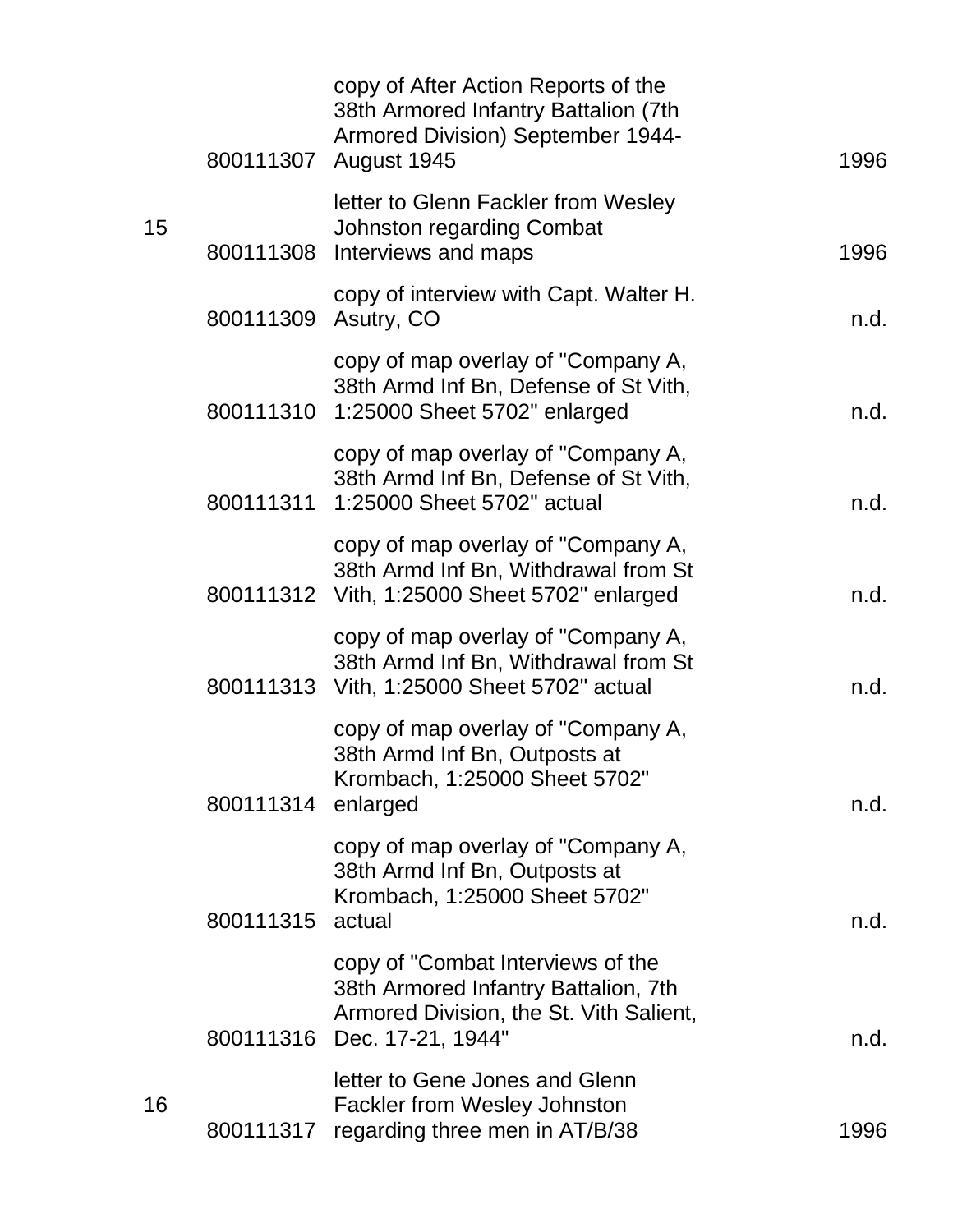|    | 800111318 (AT/B/38) | copy of photograph of Claud M. Ward<br>of Telogia, FL "Berlin Bound"                                                                               | n.d. |
|----|---------------------|----------------------------------------------------------------------------------------------------------------------------------------------------|------|
|    |                     | copy of photograph of Walter<br>Johnston, Irvin Byers, Peyton<br>800111319 Mooneyham "Berlin Bound" (AT/B/38)                                      | n.d. |
| 17 |                     | <b>Series Nine: US Army Armor</b><br><b>School/Battle of St. Vith</b>                                                                              |      |
|    |                     | copy of "The US Army Armor School's<br>800111320 The Battle at St. Vith, Belgium"                                                                  | 1996 |
| 18 |                     | <b>Series Ten: Cemeteries and</b><br><b>Memorials</b>                                                                                              |      |
|    |                     | copy of "The Fatal Decisions: Eye<br>Witness Account by 6 Topflight<br>German Generals, The Ardennes" by<br>800111321 General Hasso Von Manteuffel | n.d. |
|    | 800111322           | The Bulge Bugle Volume XII Number<br>2, The Ardennes Campaign, May<br>1993 "Why Don't We Learn From<br>History?"                                   | 1993 |
|    | 800111323           | The Bulge Bugle Volume XXVI<br>Number 1, The Ardennes Campaign,<br>February 2007 "Tank Destroyers"                                                 | 2007 |
|    |                     | newspaper article "Battle to<br>800111324 Remember" unknown publication                                                                            | 1999 |
|    | 800111325           | set of eight "Battle of the Bulge"<br>postcards                                                                                                    | n.d. |
|    |                     | "The Battle of the Ardennes" 50th<br>800111326 Anniversary program                                                                                 | 1994 |
|    |                     | 800111327 Bastogne memorial booklet                                                                                                                | n.d. |
|    | 800111328           | "Circuit Historique" Remember the<br>Ardennes                                                                                                      | 1994 |
|    | 800111329 Ardennes) | <b>INFO-CRIBA (La Bataille des</b>                                                                                                                 | 2000 |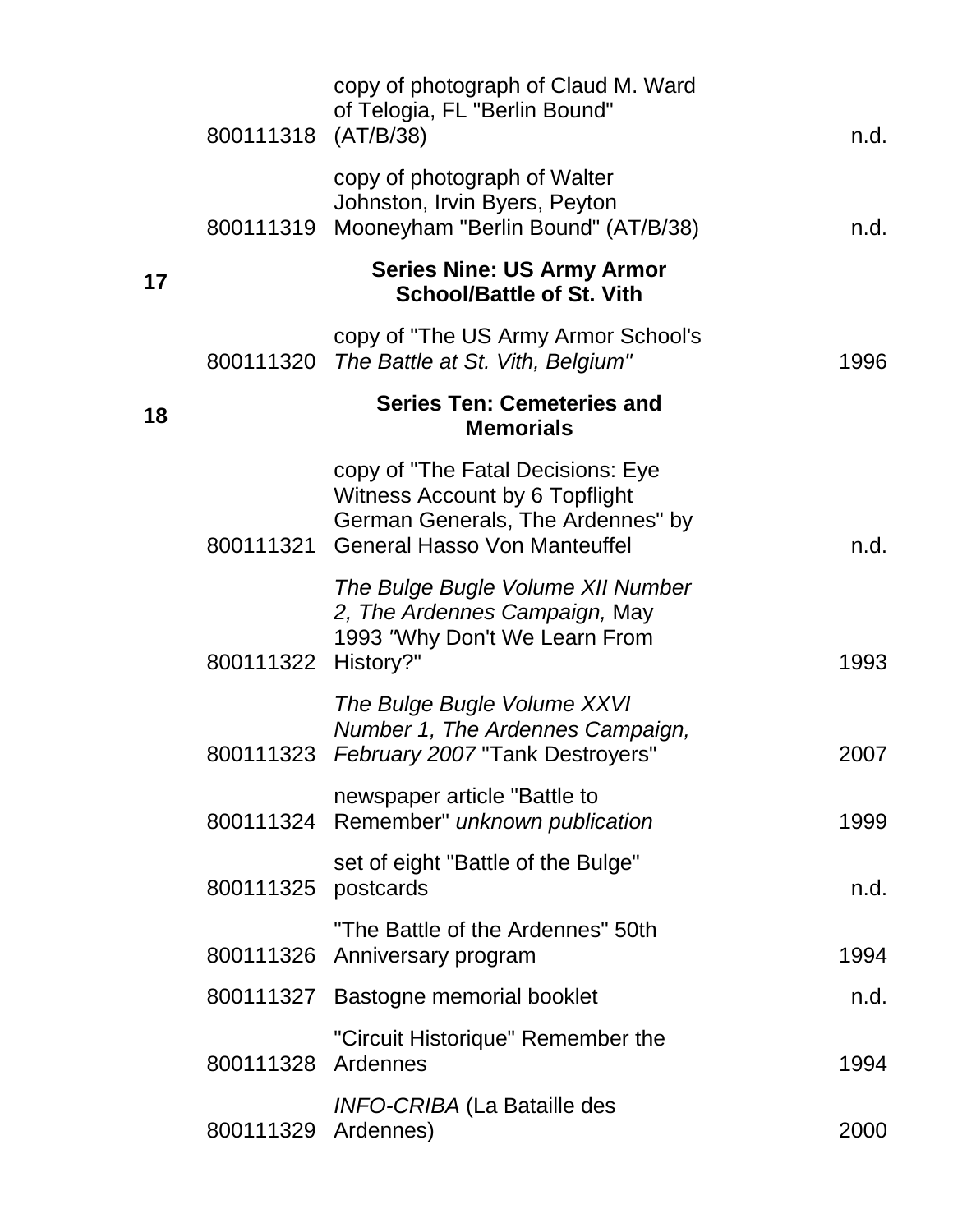|    | 800111330 | "The Defense of St. Vith, Belgium"<br><b>The Armored School</b>                                                                                                                                                                                | n.d. |
|----|-----------|------------------------------------------------------------------------------------------------------------------------------------------------------------------------------------------------------------------------------------------------|------|
| 19 | 800111331 | 2 copies of 7th Armored Division Tank<br>Memorial in Veilsalm Belgium<br>postcards                                                                                                                                                             | 1998 |
|    |           | copy of letter to Le Maire de Berry-au-<br>Bac from Lt. Col. William J. Sheridan<br>regarding French Memorials of the 7th<br>800111332 Armored Division                                                                                        | 1998 |
|    | 800111333 | copy of letter to General Knowlton<br>from Lt. Col. William "Bill" Sheridan<br>regarding Memorial Day ceremonies,<br>and copy of enclosure regarding<br>information about the "Lucky Seventh"<br>being sent to mayors in Belgium and<br>France | 1998 |
|    |           | copy of letter to General Knowlton<br>from Lt. Col. William "Bill" Sheridan<br>regarding presence at Memorial Day<br>800111334 ceremonies for the "Lucky Seventh"                                                                              | 1998 |
|    |           | copy of American Battle Monuments<br>Commission, Henri-Chapelle AC-7th<br>800111335 Armored DIV, Selected Burials                                                                                                                              | n.d. |
|    | 800111336 | copy of American Battle Monuments<br>Commission, Henri-Chapelle AC-82<br>Airborne Div, Selected Burials                                                                                                                                        | n.d. |
|    | 800111337 | copy of photograph of William<br>Sheridan in Fere en Tardenois,<br><b>France May 30, 1999</b>                                                                                                                                                  | 1999 |
| 20 | 800111338 | copy American Battle Monuments<br>Commission, Oise Aisne American<br>Cemetery                                                                                                                                                                  | 1997 |
|    | 800111339 | copies of photographs of wreaths laid<br>at Cemetery at Chateau Thierry,<br>France, 31 May 1998                                                                                                                                                | 1998 |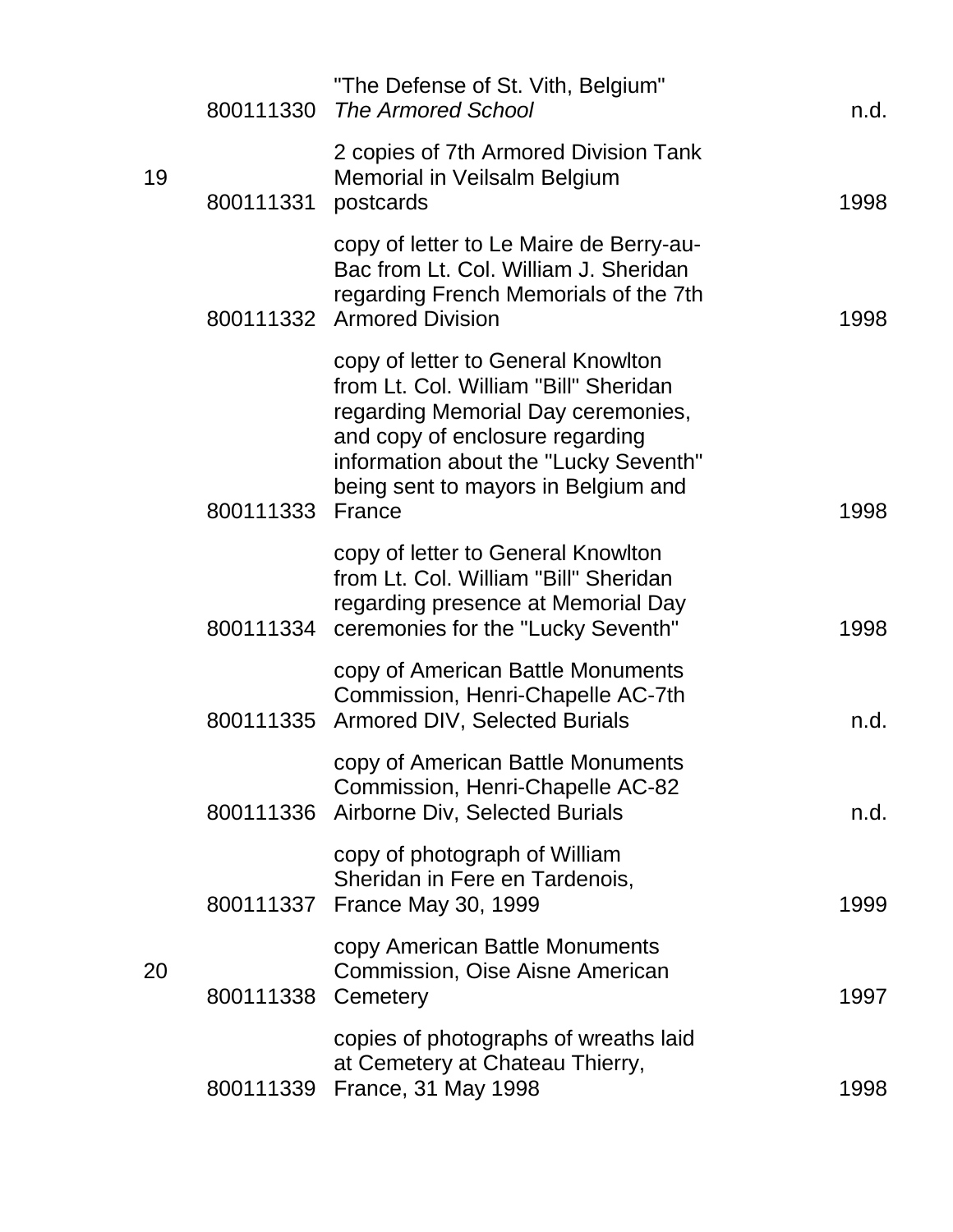|                    | copies of photographs of participants<br>in the ceremony at Henri Chapelle<br><b>American Military Cemetery near</b><br>800111340 Liege, Belgium, 23 May 1998                                                                                | 1998 |
|--------------------|----------------------------------------------------------------------------------------------------------------------------------------------------------------------------------------------------------------------------------------------|------|
| 800111341          | program for "American Memorial Day<br>in France: Aisne-Marne American<br>Cemetery"                                                                                                                                                           | 1998 |
| 800111342 wreaths) | copies of photographs of Ceremony at<br>the 5th Infantry Division Memorial in<br>Corny, France, Sept 12, 1999<br>(Madame Elizabeth Gozzo, ceremony                                                                                           | 1999 |
|                    | program for "Chateau-Thierry<br>Commemoration du 80e anniversaire<br>800111343 de la deuxieme bataille de la Marne"                                                                                                                          | 1998 |
|                    | four copies of postcard/photo of The<br><b>American Eagle Monument</b><br>800111344 Rambouillet, France                                                                                                                                      | n.d. |
|                    | Program for Franco-American<br><b>Friendship Ceremonies celebrating</b><br>the 55th Anniversary of the Liberation<br>800111345 of Rambouillet                                                                                                | 1999 |
|                    | copy of two photographs with caption-<br>Two members of the French-<br><b>American Ancient Combatants</b><br>Association, 55th Anniversary<br><b>Commemorative Liberation</b><br>Ceremony, Rambouillet, France,<br>800111346 August 19, 1999 | 1999 |
|                    | program for Bealleau Wood, The<br>800111347 Second Battle of the Marne                                                                                                                                                                       | 1998 |
|                    | pamphlet for Overloon, Holland's<br>800111348 greatest War Museum                                                                                                                                                                            | n.d. |
| 800111349          | copy of email to Glenn Fackler from<br>Niek Hendrix regarding photos of<br>Memorial Day 2005, Margraten<br>Cemetery                                                                                                                          | 2005 |